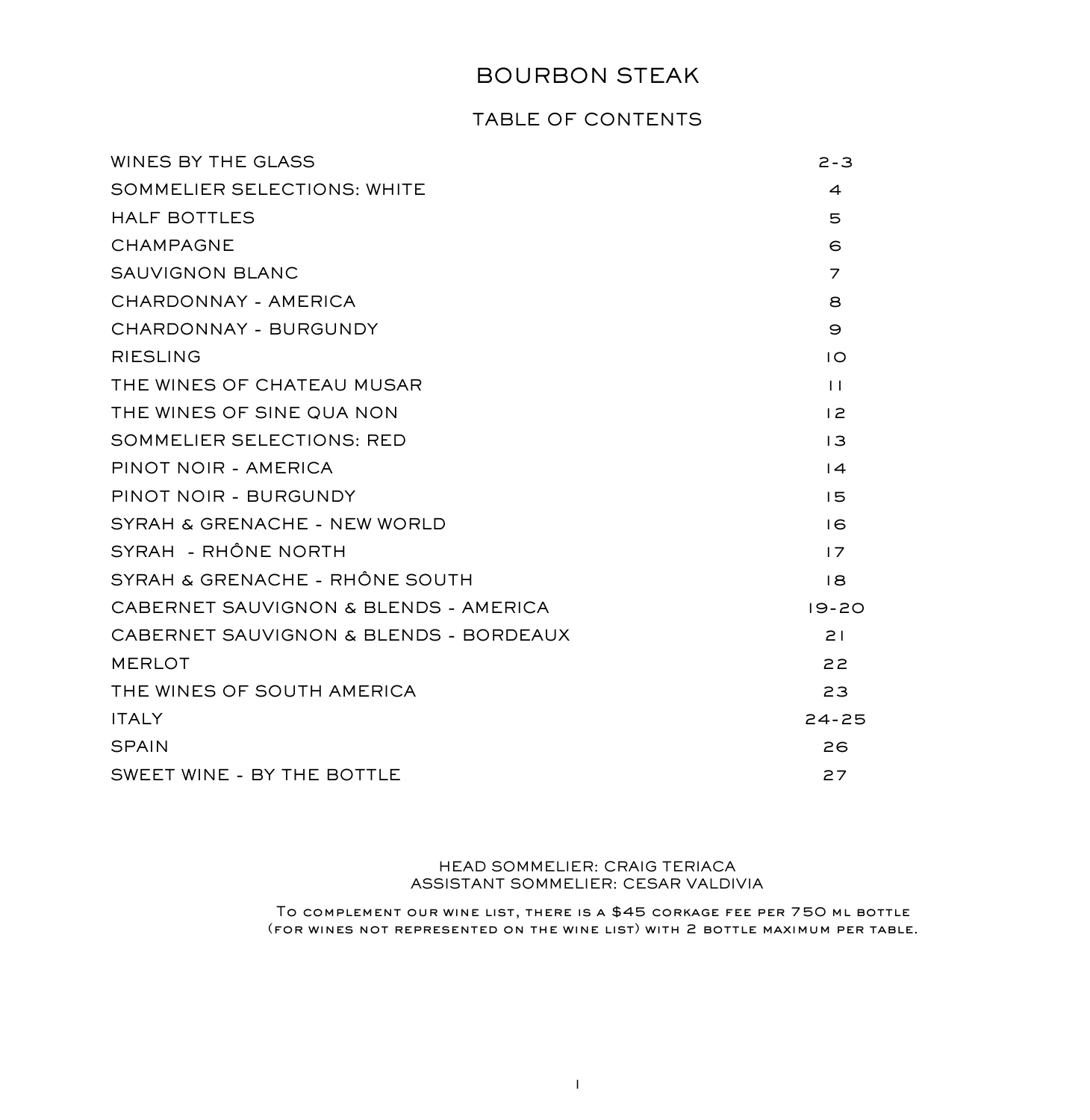## WINES BY THE GLASS

### SPARKLING WINES

| <b>GELOSO</b> PAVIA, ITALY, BRUT ROSÉ                                                                                                                                                                                                  | 6               |
|----------------------------------------------------------------------------------------------------------------------------------------------------------------------------------------------------------------------------------------|-----------------|
| ELEGANT AND GENEROUS WITH INITIAL AROMAS OF FRESH RED FRUIT AND SOFT BUBBLES. A PERFECT WAY TO START THE EVENING!                                                                                                                      |                 |
| GOSSET GRANDE RESERVE AY, BRUT                                                                                                                                                                                                         | 24              |
| JUICY AND BROAD, WITH SUPPLE TEXTURE AND POWERFUL APPLE AND CITRUS PITH AROMAS. ELEGANCE, LENGTH AND ABSOLUTE<br><b>FRESHNESS ARE INHERENT.</b>                                                                                        |                 |
| LAURENT-PERRIER TOURS SUR MARNE, BRUT ROSÉ                                                                                                                                                                                             | 29              |
| THIS IS EXUBERANT ROSE WITH FRESH RASPBERRY, STRAWBERRY AND CREAMY BUBBLES.                                                                                                                                                            |                 |
| KRUG GRANDE CUVÉE REIMS, BRUT                                                                                                                                                                                                          | 65              |
| PERSISTENT BUBBLES, CREAMY BRIOCHE AND TREMENDOUS FOCUS ARE JUST SOME OF THE REASONS WHY THIS CHAMPAGNE IS AMONG<br>THE BEST PRODUCED EVERY YEAR.                                                                                      |                 |
| <b>WHITE WINE</b>                                                                                                                                                                                                                      |                 |
| SAUVIGNON BLANC, PATIENT COTTAT LE GRAND CAILLOU LOIRE, FRANCE 2017                                                                                                                                                                    | $\overline{14}$ |
| EXPLOSIVE GRAPEFRUIT AND CANDIED CITRUS WITH HINTS OF GUAVA, FIG AND GOOSEBERRY.                                                                                                                                                       |                 |
| VERDEJO, BODEGAS NAIA RUEDA, SPAIN 2020                                                                                                                                                                                                | $\overline{14}$ |
| THIS BRILLIANT EXAMPLE POSSESSES ABUNDANT NOTES OF STONE FRUIT ON THE NOSE WITH SUBTLE HINTS OF FENNEL AND BUSH GRASS.<br><b>FRUIT FORWARD WITH BALANCED FRESHNESS AND GREAT FINISH.</b>                                               |                 |
| PINOT GRIGIO, KETTMEIR ALTO ADIGE, ITALY 2019                                                                                                                                                                                          | $\overline{14}$ |
| LOTS OF LEMON AND LIME ZEST HERE, WITH AROMATICS THAT ARE UNDENIABLY ATTRACTIVE.                                                                                                                                                       |                 |
| RIESLING, VON WINNING TROCKEN PFALZ, GERMANY 2019                                                                                                                                                                                      | 16              |
| THERE IS NEVER ENOUGH OF THESE WINES TO GO AROUND, AND WE ARE PRIVELEGED TO POUR THIS WINE. JUST DRINK IT AND YOU WILL<br><b>SEE WHY!</b>                                                                                              |                 |
| RIESLING, DONNHOFF 'OBERHAUSER LEISTENBERG' NAHE, GERMANY 2020                                                                                                                                                                         | $\overline{19}$ |
| BRIGHT AND ENCHANTING. TEMPTINGLY JUICY, THE FLAVORS SPAN ASIAN PEAR, WHITE PEACH AND APRICOT. THIS WINE HAS IT ALL-<br>INTENSITY, LAYERS OF FLAVORS AND AN IMPECCABLE SEAMLESSNESS THAT LASTS THROUGH THE GENEROUSLY TEXTURED FINISH. |                 |
| CHARDONNAY, RAMEY RUSSIAN RIVER VALLEY, CALIFORNIA 2018                                                                                                                                                                                | 20              |
| THE RAMEY CHARDONNAY SHOWS AN ARRAY OF COMPLEX FRUIT TONES RANGING FROM WHITE PEAR AND APPLE TO NECTARINE. THE FRUIT<br>IS BEAUTIFULLY BALANCED WITH GOOD NATURAL ACIDITY AND AN ELEGANT FINISH.                                       |                 |
| CHARDONNAY, LOUIS JADOT CHABLIS, FRANCE 2019                                                                                                                                                                                           | 18              |

*PRONOUNCED NOSE OF FRUIT AND FLOWERS, WITH LOVELY FRESHNESS AND A FEW MINERAL TOUCHES. THERE IS QUITE A BIT OF TENSION AND ACIDITY ON THE FINISH TO FRAME THE LAYERS OF RICH AND HIGHLY EXPRESSIVE FRUIT.*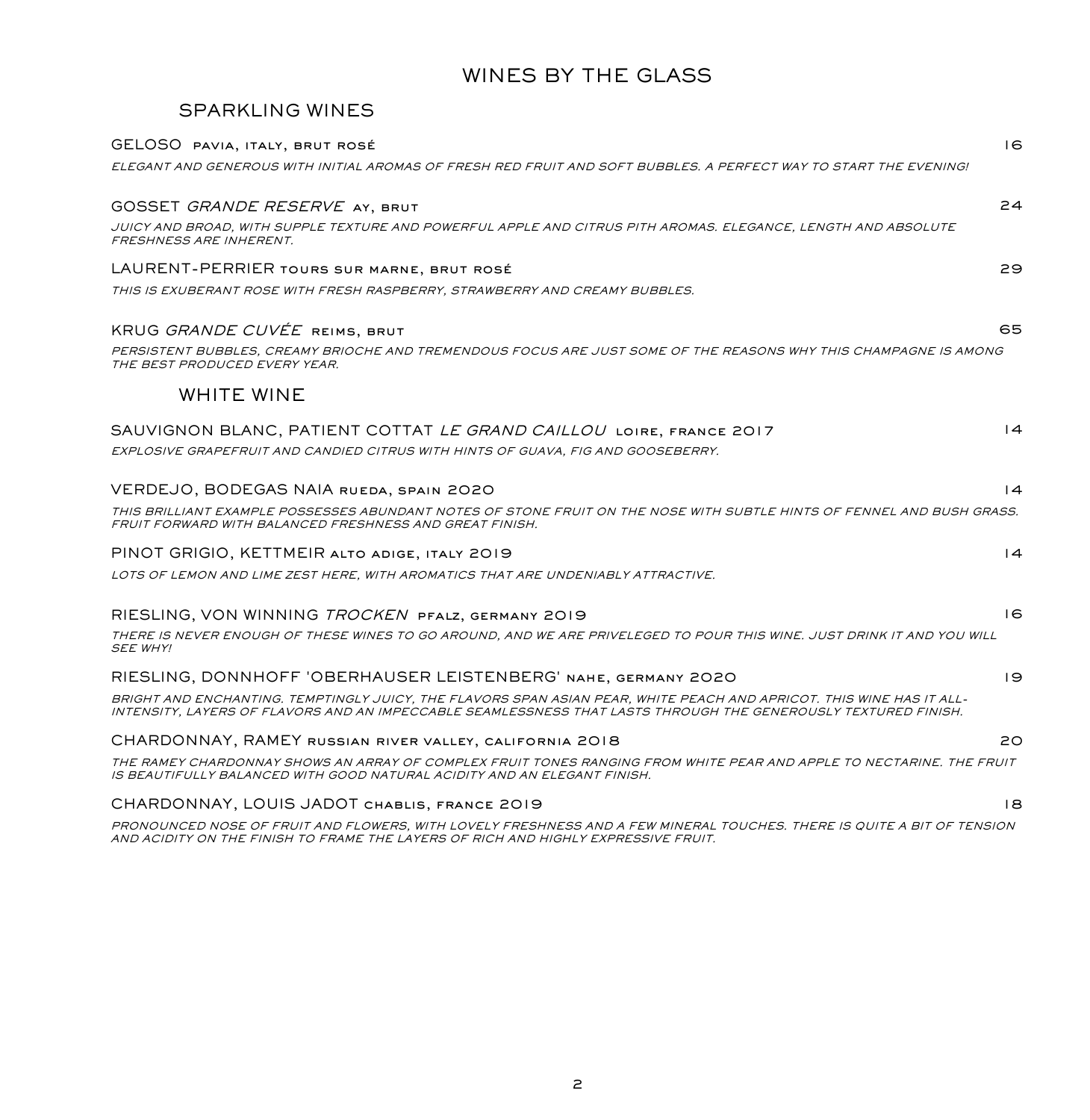# WINES BY THE GLASS - CONTINUED

## ROSÉ WINE

| MOURVEDRE/GRENACHE, LES VIGNOBLES GUEISSARD COTES DE PROVENCE, FRANCE 2020<br>VIBRANT. DRY PINK WINE WITH REFRESHING RASPBERRY AND CHERRY FLAVORS.                                                                                             | $\overline{14}$ |
|------------------------------------------------------------------------------------------------------------------------------------------------------------------------------------------------------------------------------------------------|-----------------|
| <b>RED WINE</b>                                                                                                                                                                                                                                |                 |
| PINOT NOIR, DOMAINE PIERRE GELIN FIXIN, FRANCE 2018<br>THIS IS A SEDUCTIVE PINOT NOIR WITH A MEDLEY OF STRAWBERRY, RASPBERRY, VIOLET AND CHERRY FLAVORS.                                                                                       | 24              |
| PINOT NOIR, THE CALLING RUSSIAN RIVER VALLEY, CALIFORNIA 2019<br>THIS LUSCIOUS PINOT NOIR IS BRIGHT, CLEAN, WELL STRUCTURED AND HAS A LINGERING, FRUIT FORWARD FINISH.                                                                         | 20              |
| NEBBIOLO, DE FORVILLE BARBARESCO, ITALY 2018<br>THIS WINE IS AN INTENSE BRICK RED IN COLOR WITH A NOSE DOMINATED BY RIPE RED FRUIT. THE FLAVORS ARE VIBRANT AND FRESH WITH<br><b>FIRM TANNINS.</b>                                             | 25              |
| MALBEC, SALENTEIN VALLE DE UCO, ARGENTINA 2019<br>THIS IS A WINE THAT SHOWS THE DISTINCT AROMA OF RIPE BLACKBERRY, WITH HINTS OF MINERALS, HERBS AND WILDFLOWERS. IT'S HARD<br>NOT TO LOVE THE CHARMING FORWARDNESS OF THE 2019 VINTAGE.       | 15              |
| GRENACHE/SYRAH/MOURVEDRE, MASSAYA <i>TERRASSES DE BAALBECK</i> lebanon 2017<br>EXCEPTIONAL SPICEBOX NOSE OF BLACK PEPPER, CLOVE, GINGERBREAD, BING CHERRY, RED CURRANT AND PLUM. A REAL GEM FROM THE<br>BEKKA VALLEY OF LEBANON!               | 18              |
| TEMPRANILLO, BODEGAS VALDERIZ RIBERA DEL DUERO, SPAIN 2018<br>THIS VELVETY RED OFFERS GENEROUS LAYERS OF CHERRY, ESPRESSO AND CLOVE FLANKED WITH LICORICE AND FLORAL NOTES.                                                                    | 20              |
| MERLOT, DUCKHORN NAPA VALLEY, CALIFORNIA 2018<br>FROM ITS TEMPTING AROMAS OF RIPE CHERRY AND BLACK RASPBERRY TO ITS SWEET, DUSTY TANNINS AND SUPPLE TEXTURE, THIS A LUSH<br>AND EXPANSIVE EXPRESSION OF NAPA VALLEY MERLOT.                    | 21              |
| CABERNET SAUVIGNON/MERLOT, CONFIDENCES DE PRIEURE-LICHINE MARGAUX, FRANCE 2016<br>GARNET IN COLOR, WITH LOTS OF BLACKBERRY, MINERAL, LICORICE AND HINTS OF TOASTY OAK. MEDIUM-BODIED, WITH VELVETY TANNINS<br>AND A LONG FINISH.               | 28              |
| CABERNET SAUVIGNON/SYRAH, BOOKER <i>HARVEY &amp; HARRIET</i> PASO ROBLES, CALIFORNIA 2019<br>AN EXUBERANT BOUQUET OF CANDIED BLUEBERRIES, BLACKBERRIES, JASMINE AND ORANGE BLOSSOMS JUMPS OUT OF THE GLASS AND<br>DEMANDS FULL ATTENTION.      | $\overline{19}$ |
| CABERNET SAUVIGNON, DAOU PASO ROBLES, CALIFORNIA 2019<br>A WINE OF DEPTH AND EXPRESSION. THIS IS CLASSY CABERNET WITH AROMAS OF CIGAR BOX AND PLUM.                                                                                            | 18              |
| CABERNET SAUVIGNON, JORDAN ALEXANDER VALLEY, CALIFORNIA 2017<br>DARK IN COLOR, IT DISPLAYS MIGHTY AROMAS OF CHERRY, CASSIS, WET STONE AND SWEET OAK. RICH AND LAYERED FLAVORS OF<br>BLACKBERRY AND DARK CHOCOLATE COMPLIMENT THE FIRM TANNINS. | 35              |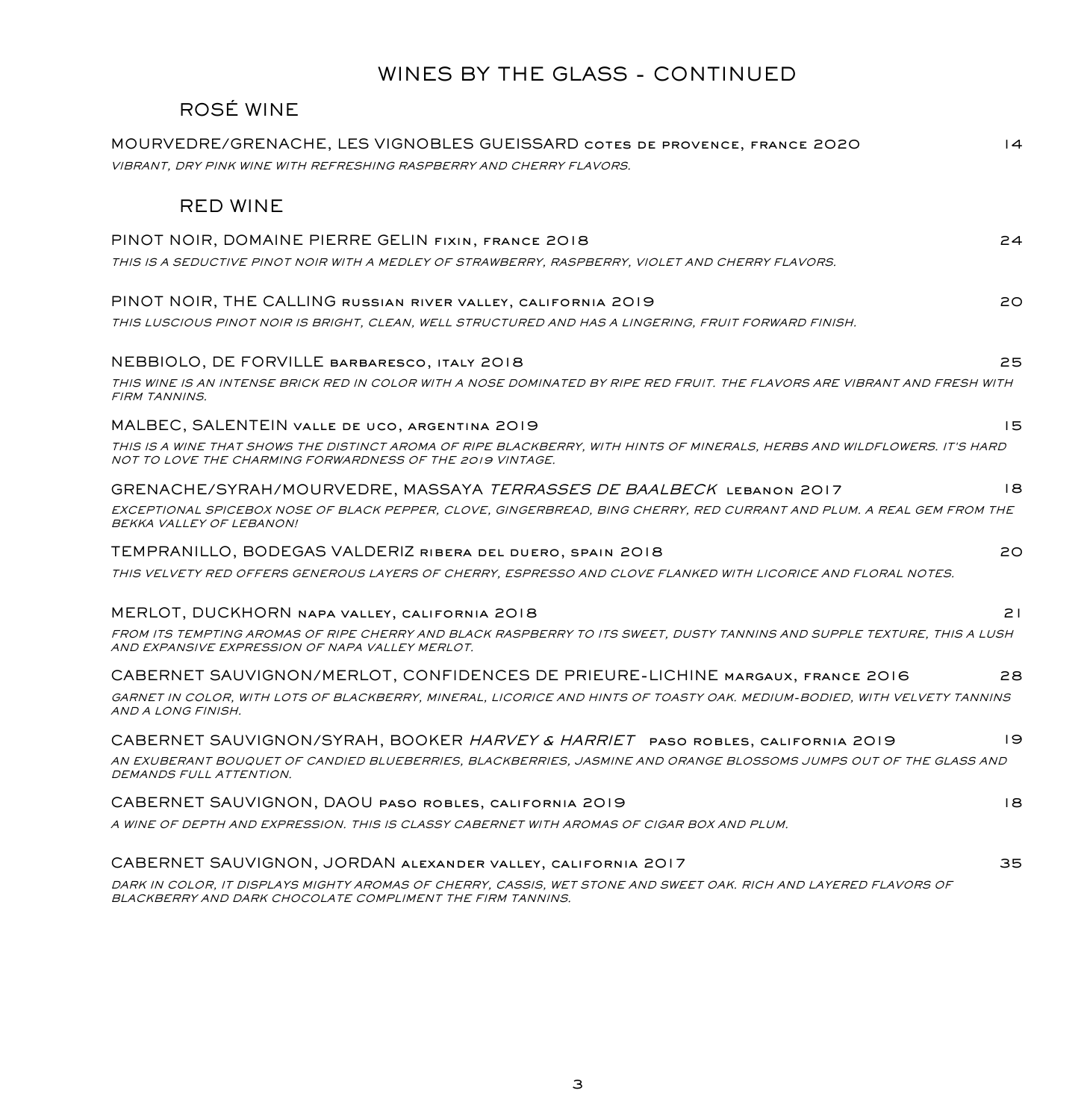# SOMMELIER SELECTIONS: WHITE

*Progressive growers offer many superb wines that we have discovered over the years of tasting and traveling. These hidden gems have personality and individuality along with value.*

|       | 45540 ALBARINO, PAZO DE SENORANS RIAS BAIXAS, SPAIN 2019                     | 68   |
|-------|------------------------------------------------------------------------------|------|
|       | 45675 ALIGOTE, JEAN-MARC PILLOT BOURGOGNE ALIGOTE, FRANCE 2018               | 78   |
| 45946 | CHARDONNAY, DANIEL-ETIENNE DEFAIX 'LES LYS' CHABLIS PREMIER CRU, FRANCE 2006 | 49   |
| 45255 | CHARDONNAY, DOMAINE FERRET POUILLY FUISSE, FRANCE 2018                       | 89   |
| 46901 | CHARDONNAY, LINGUA FRANCA AVN/ WILLAMETTE VALLEY, OREGON 2019                | 89   |
| 45178 | CHARDONNAY, LOUIS JADOT CHABLIS, FRANCE 2019                                 | 72   |
| 46404 | CHARDONNAY, PIERRE-YVES CLOIN-MOREY LE BLANC SAINT-AUBIN, FRANCE 2019        | 169. |
| 47289 | CHARDONNAY, RAMEY RUSSIAN RIVER VALLEY, CALIFORNIA 2018                      | 79   |
|       | 46974 CHARDONNAY, CASTELLO DELLA SALA CERVARO UMBRIA, ITALY 2019             | 129  |
| 46967 | CHARDONNAY, SEA SMOKE 'ESTATE' SANTA RITA HILLS, CALIFORNIA 2019             | 225  |
|       | 44790 CHARDONNAY/PINOT BIANCO, CA' DEL BOSCO CURTEFRANCA, ITALY 2014         | 129  |
| 39869 | CHENIN BLANC, NICOLAS JOLY 'COULÉE DE SERRANT' SAVENNIÉRES, FRANCE 2016      | 240  |
| 47791 | CORTESE, LA SCOLCA CORTESE DI GAVI, ITALY 2020                               | 58   |
| 1746  | GEWURTZTRAMINER, DOMAINE WEINBACH CUVEE LAURENCE ALSACE, FRANCE 2006         | 129  |
| 45826 | GRENACHE BLANC/VERMENTINO, BONNY DOON CIGARE VOLANT CALIFORNIA 2019          | 68   |
| 3899  | GRÜNER VELTLINER, KNOLL 'RIED' SMARAGD WACHAU, AUSTRIA 2012                  | 114  |
| 29512 | GRÜNER VELTLINER, F.X. PICHLER 'LOIBENBERG' SMARAGD WACHAU, AUSTRIA 2014     | 129  |
| 3301  | MALVASIA, BERMEJO LANZAROTE, CANARY ISLANDS 2011                             | 60   |
| 2190  | MARSANNE/ROUSSANNE, JEAN LOUIS CHAVE HERMITAGE, FRANCE 2006                  | 480  |
| 40729 | MUSCADET, LOUIS METAIREAU CARTE NOIRE SEVRE-ET-MAINE, FRANCE 2017            | 68   |
| 47365 | PINOT GRIGIO, HOFSTATTER ALTO ADIGE, ITALY 2020                              | 68   |
| 46669 | RIESLING, DONNHOFF 'OBERHAUSER LEISTENBERG' NAHE, GERMANY 2020               | 79   |
| 3903  | RIESLING, KNOLL VINOTHEKFULLUNG SMARAGD WACHAU, AUSTRIA 2012                 | 184  |
| 45878 | RIESLING, VON WINNING TROCKEN PFALZ, GERMANY 2019                            | 64   |
| 40379 | ROUSSANNE/VIOGNIER, SINE QUA NON DEUX GRENOUILLES CALIFORNIA 2016            | 435  |
| 50464 | SAUVIGNON BLANC, CADE NAPA VALLEY, CALIFORNIA 2020                           | 78   |
| 50463 | SAUVIGNON BLANC, REGIS MINET VIEILLES VIGNES POUILLY-FUMÉ, FRANCE 2020       | 68   |
| 49549 | SAUVIGNON BLANC, DOMAINE VACHERON SANCERRE, FRANCE 2020                      | 98   |
| 50251 | VERDEJO, BODEGAS NAIA RUEDA, SPAIN 2020                                      | 56   |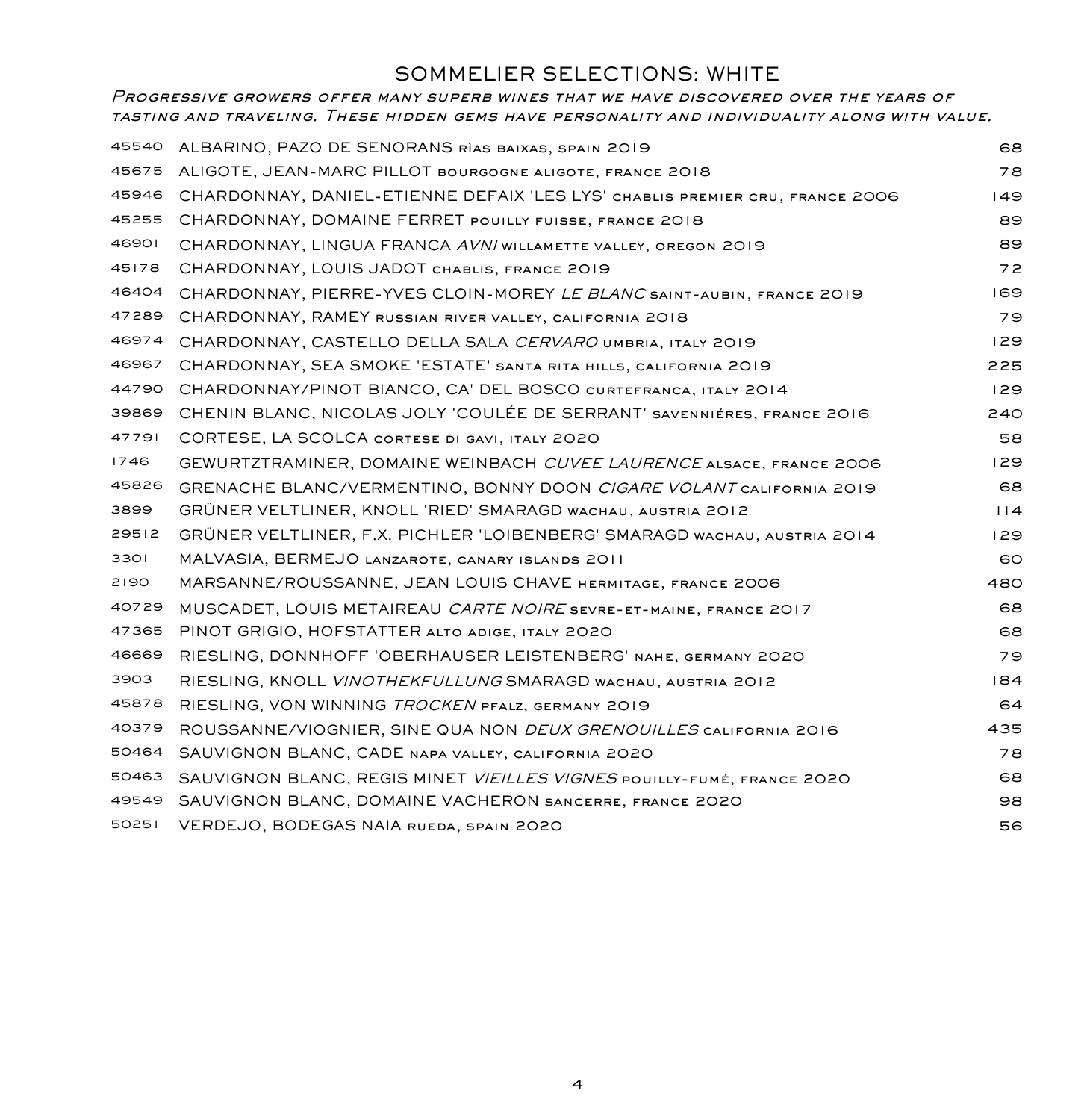# HALF BOTTLES

|  |  | <b>CHAMPAGNE</b> |
|--|--|------------------|
|--|--|------------------|

WHITE WINE

| 41028 PINOT BLANC, ROBERT SINSKEY CARNEROS, CALIFORNIA 2015          | 48. |
|----------------------------------------------------------------------|-----|
| RED WINE                                                             |     |
| 45822 PINOT NOIR, KOSTA BROWNE RUSSIAN RIVER VALLEY, CALIFORNIA 2019 | 15. |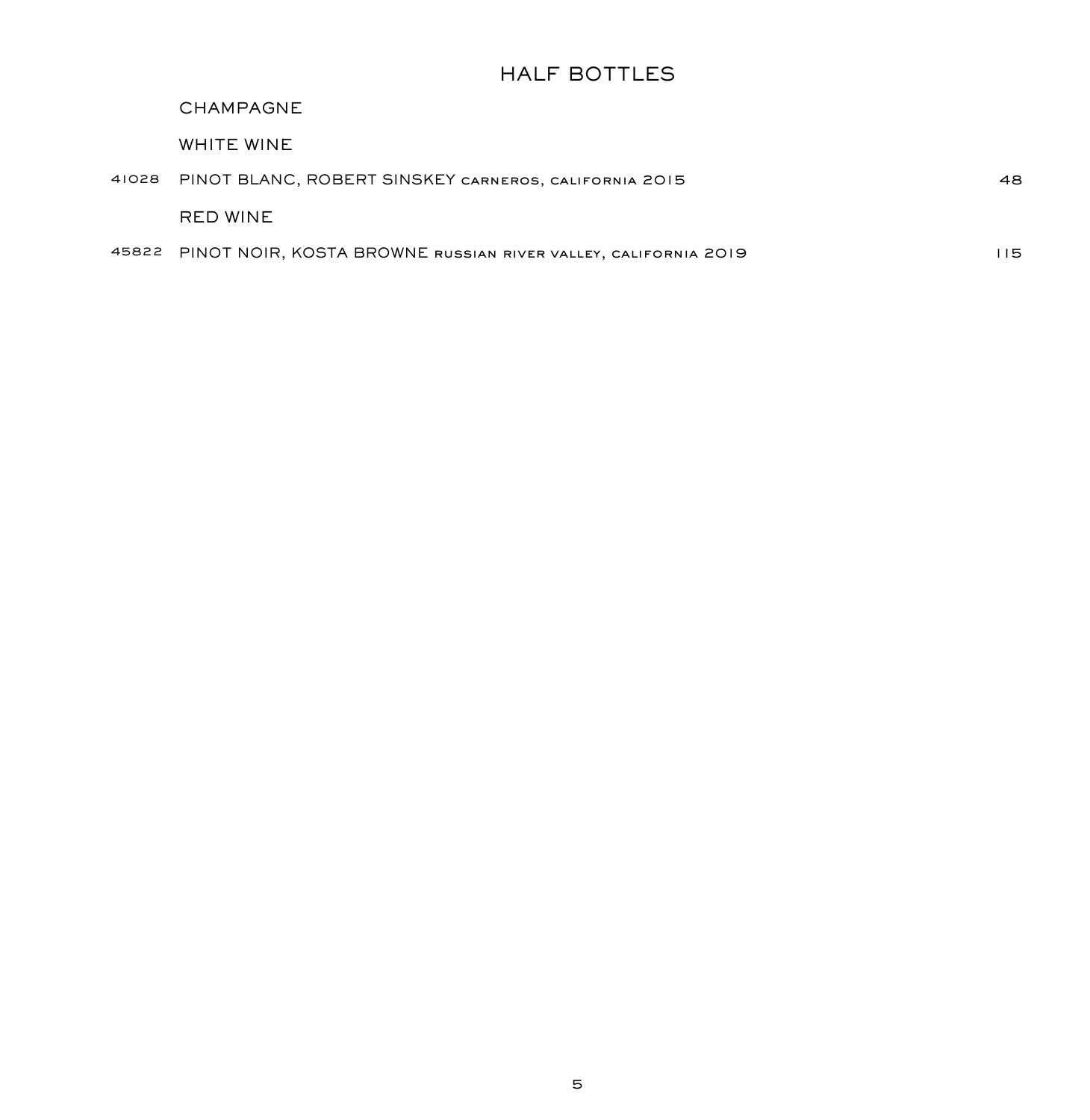### CHAMPAGNE

*Literally translated as 'open landscape', Champagne is not just any sparkling wine. It is a wine produced from three specific grape varieties: Chardonnay, Pinot Noir, and Pinot Meunier using the 'Champagne Method' from the province of the same name. Although sparkling wine is produced all over the world, it can only be called 'Champagne' in this strictly regulated district. Champagne may be produced in several styles, including: Non-Vintage, Rosé, Vintage, and Blanc de Blancs.*

| 0445  | BILLECART-SALMON MAREUIL-SUR-AY, BRUT ROSÉ                               | 185 |
|-------|--------------------------------------------------------------------------|-----|
| 50487 | DELAMOTTE LE MESNIL SUR OGER, BRUT ROSÉ                                  | 225 |
| 2962  | DELAMOTTE BLANC DE BLANCS LE MESNIL SUR OGER, BRUT                       | 189 |
| 3143  | DAVID LÉCLAPART L'ALCHEMISTE TRÉPAIL, BRUT ROSÉ                          | 395 |
| 3138  | DAVID LÉCLAPART L'AMATEUR, BLANC DE BLANCS TRÉPAIL, EXTRA BRUT           | 350 |
| 3139  | DAVID LECLAPART L'ARTISTE, BLANC DE BLANCS TRÉPAIL, EXTRA BRUT           | 375 |
| 50227 | MOET & CHANDON DOM PERIGNON EPERNAY, BRUT 2012                           | 549 |
| 44860 | MOET & CHANDON DOM PERIGNON EPERNAY, BRUT ROSÉ 2006                      | 999 |
| 0636  | LAURENT-PERRIER TOURS SUR MARNE, BRUT ROSÉ                               | 145 |
| 1804  | LAURENT PERRIER <i>GRAND SIECLE</i> TOURS SUR MARNE, BRUT                | 379 |
| 50468 | PERRIER-JOUET FLEUR DE CHAMPAGNE EPERNAY, BRUT 2013                      | 299 |
| 31606 | PHILIPPONNAT CUVÉE 1522 MAREUIL-SUR-AY, BRUT 2007                        | 256 |
| 17350 | RUINART REIMS, BRUT ROSÉ                                                 | 149 |
| 3370  | RUINART BLANC DE BLANCS REIMS, BRUT                                      | 225 |
| 12765 | SALON BLANC DE BLANCS LE MESNIL SUR OGER, BRUT 1999                      | 769 |
| 1756  | TAITTINGER COMTES DE CHAMPAGNE REIMS, BRUT ROSÉ 2002                     | 903 |
| 42869 | TAITTINGER COMTES DE CHAMPAGNE BLANC DE BLANCS REIMS, BRUT 2007          | 420 |
| 42506 | TAITTINGER <i>LA FRANCAISE</i> REIMS, BRUT                               | 98  |
| 2723  | VOUETTE ET SORBEE BLANC D'ARGILE BUXIERES-SUR-ARCE, EXTRA BRUT           | 200 |
| 2725  | VOUETTE ET SORBEE <i>SAIGNEE DE SORBEE</i> BUXIERES-SUR-ARCE, EXTRA BRUT | 225 |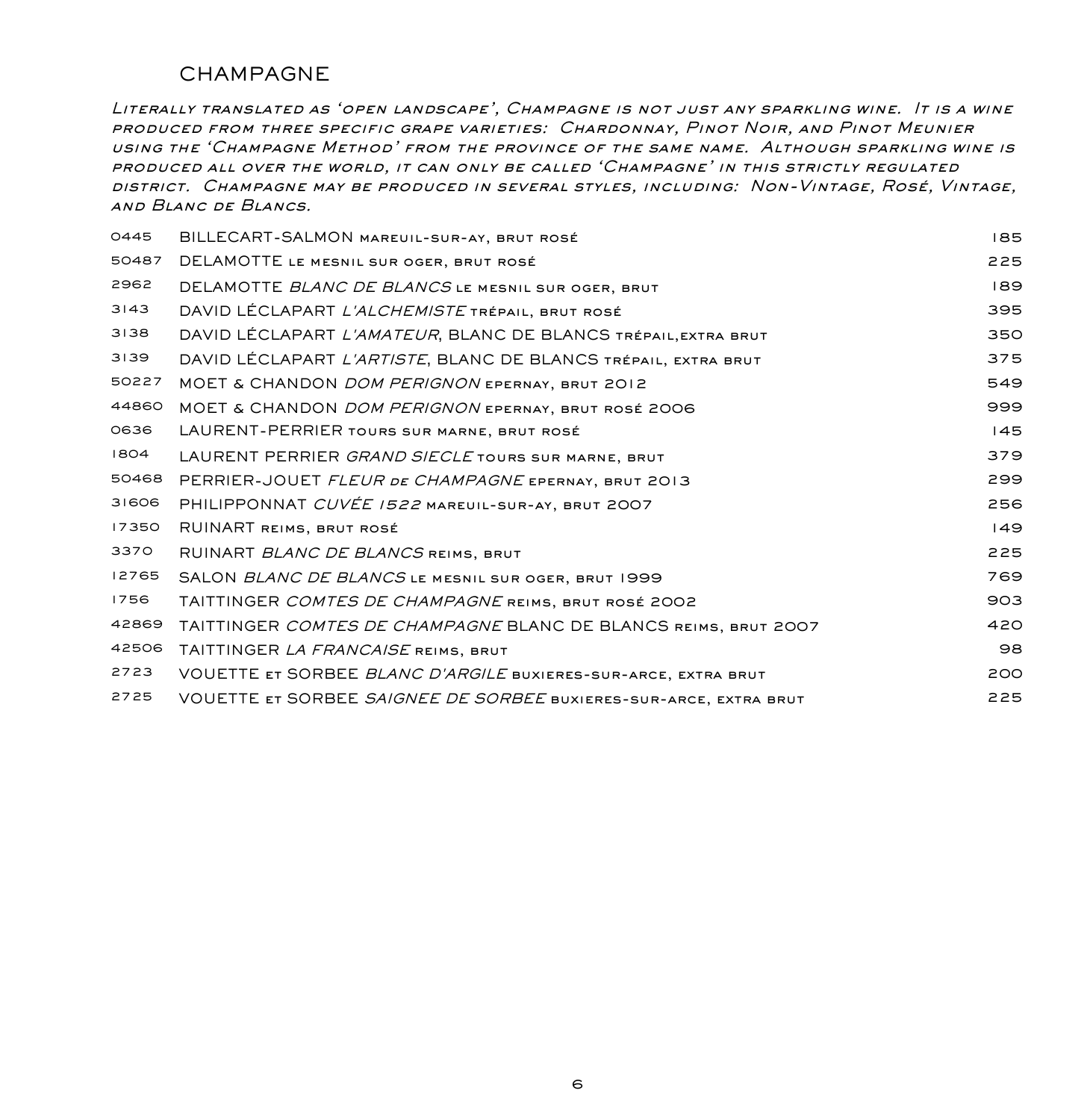### SAUVIGNON BLANC

*The Sauvignon Blanc grape originated in Bordeaux, it is widely grown in the Loire Valley, California, New Zealand, and Austria. Although the flavor components of melon, lime, and passion fruit are similar among all the regions; the intensity and acidity levels can vary, depending upon the soil and climate. California Sauvignon Blancs are softer and show more fruit, while the New Zealand examples are brighter and spicier. In contrast to the viscous and powerful Sauvignon Blancs from Bordeaux, the wines from the Loire Valley are leaner and show more minerality.*

|       | 50464 CADE NAPA VALLEY, CALIFORNIA 2020                   | 78  |
|-------|-----------------------------------------------------------|-----|
| 29114 | DIDIER DAGUENEAU POUILLY-FUMÉ, FRANCE 2014                | 269 |
| 36323 | DIDIER DAGUENEAU POUILLY-FUMÉ, FRANCE 2015                | 249 |
| 40822 | DIDIER DAGUENEAU POUILLY-FUMÉ, FRANCE 2016                | 235 |
| 29115 | DIDIER DAGUENEAU BUISSON RENARD POUILLY-FUMÉ, FRANCE 2014 | 329 |
| 40821 | DIDIER DAGUENEAU BUISSON RENARD POUILLY-FUMÉ, FRANCE 2016 | 299 |
| 29116 | DIDIER DAGUENEAU SILEX POUILLY-FUMÉ, FRANCE 2014          | 399 |
| 40820 | DIDIER DAGUENEAU SILEX POUILLY-FUMÉ, FRANCE 2016          | 378 |
| 50463 | REGIS MINET VIEILLES VIGNES POUILLY-FUMÉ, FRANCE 2020     | 68  |
| 49549 | DOMAINE VACHERON SANCERRE, FRANCE 2020                    | 98  |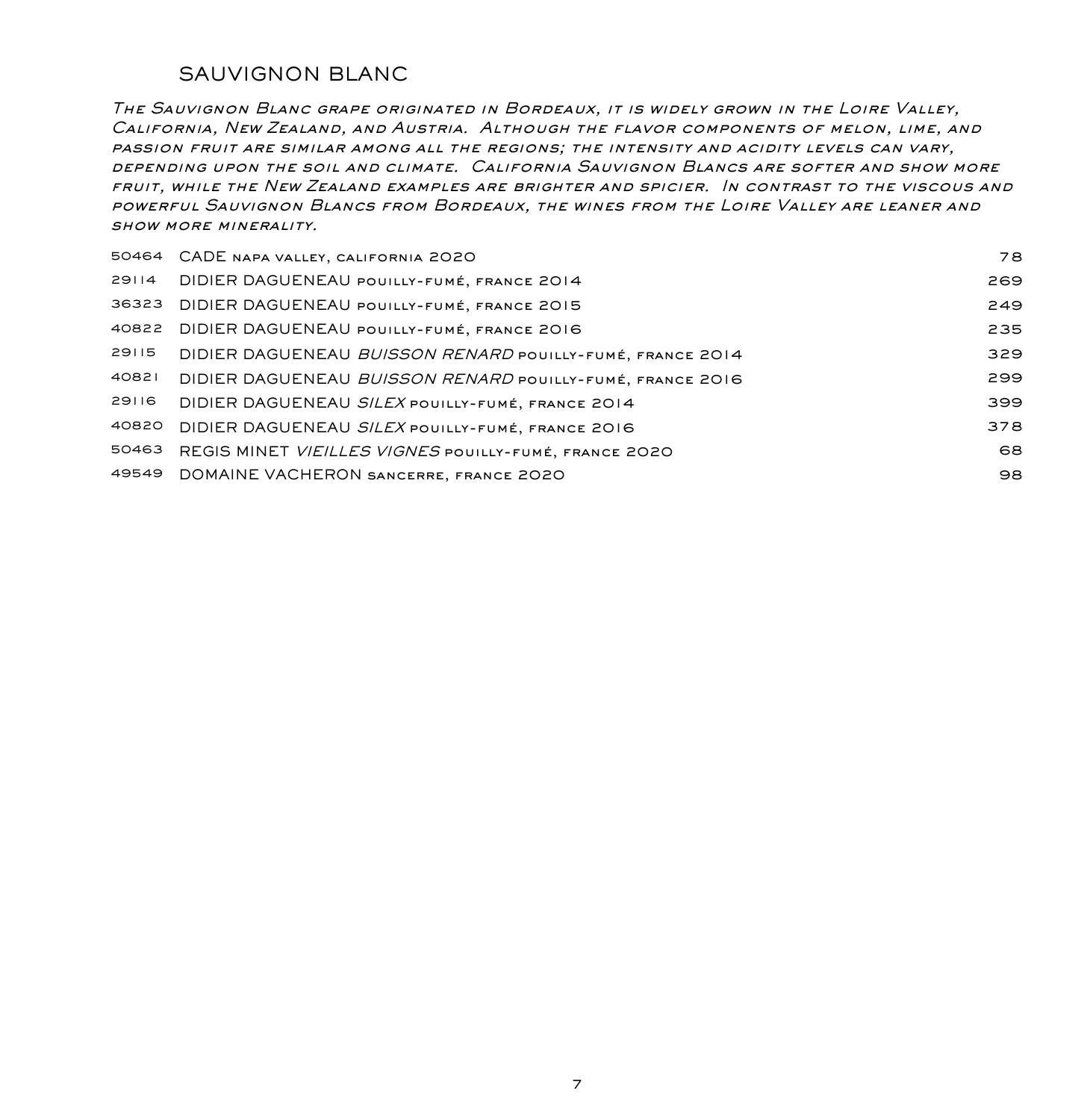### CHARDONNAY - AMERICA

*Not only is Chardonnay one of the most popular grape varietals in the world, it is one of the most versatile and flavorful. At its best, Chardonnay acts as an expression of the vineyard in which it is grown. Classic flavors of Chardonnay in California include apple, pear, butterscotch, honey, and pineapple. Due to its soft acidity and ripe fruit, California Chardonnay is much more approachable in its youth, and is often ready to drink soon after release.*

#### SONOMA COUNTY AND NAPA VALLEY

|       | 47793 CAKEBREAD NAPA VALLEY 2020                       | 98   |
|-------|--------------------------------------------------------|------|
|       | 45824 FAR NIENTE NAPA VALLEY 2019                      | 129. |
| 41025 | HIRSCH VINEYARDS 'ESTATE' SONOMA COAST 2017            | 145  |
| 45254 | KISTLER <i>LES NOISETIERS</i> sonoma coast 2019        | 139. |
| 46563 | NEWTON UNFILTERED NAPA VALLEY 2017                     | 89   |
| 44781 | PETER MICHAEL <i>LA CARRIERE</i> ALEXANDER VALLEY 2018 | 225  |
|       | 47289 RAMEY RUSSIAN RIVER VALLEY 2018                  | 79   |
|       | 46855 WAYFARER FORT ROSS-SEAVIEW 2019                  | 225  |
|       | CENTRAL COAST                                          |      |

## CHANIN 'SANFORD & BENEDICT' santa rita hills 2018 109 FOXEN 'BIEN NACIDO' *BLOCK UU* santa maria valley 2016 84 J. LOHR 'ARROYO VISTA' arroyo seco 2018 68 SANDHI santa barbara 2016 72 SEA SMOKE 'ESTATE' santa rita hills 2019 225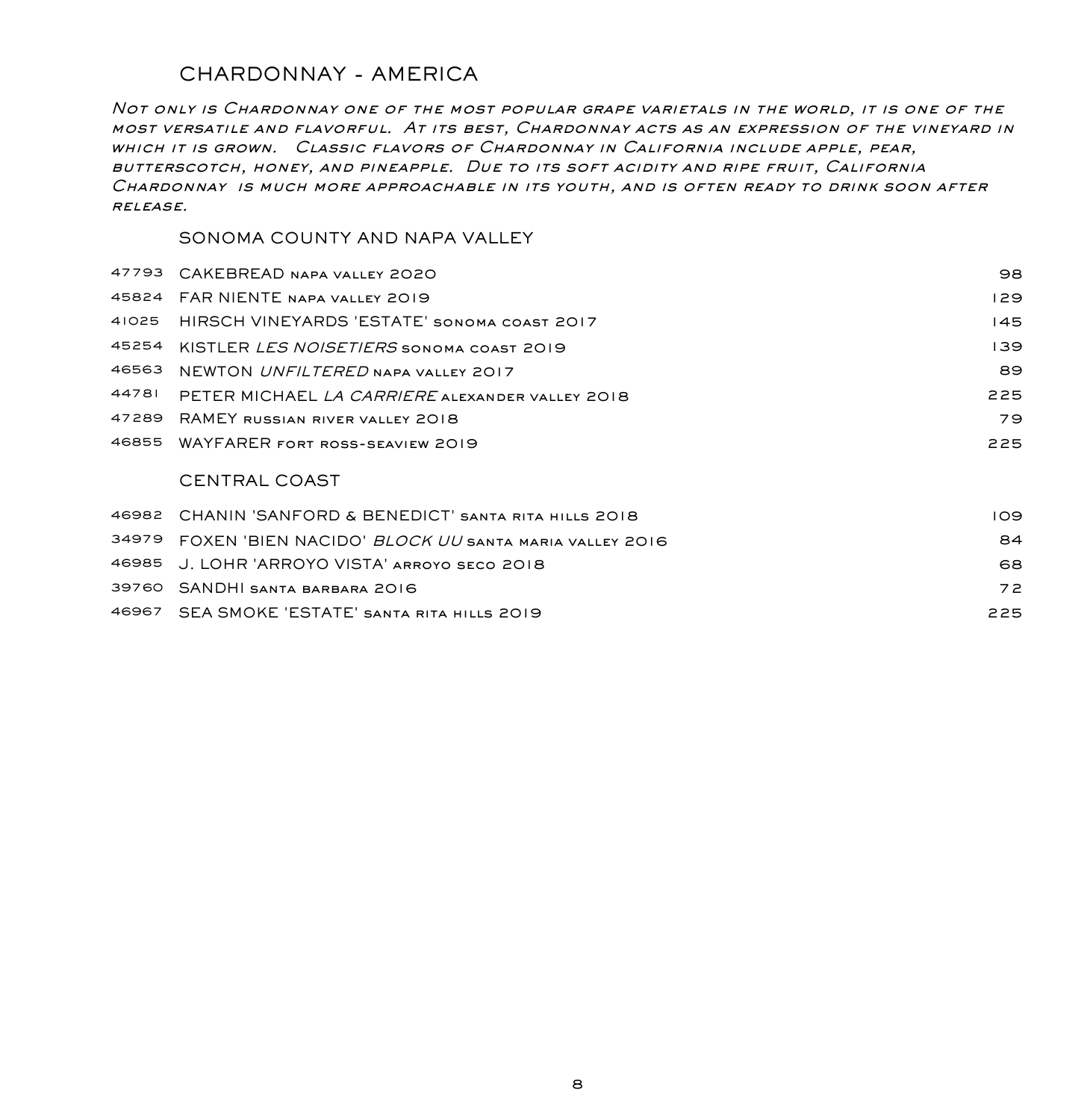### CHARDONNAY - BURGUNDY

*Burgundy produces the most profound and long-lived white wines in the world; The perplexing array of wines produced from a single grape has inspired winemakers and wine-lovers around the world. While climate, geography and geology all play important roles in these wines, it is the charming and talented people of Burgundy that make these wines among the most exciting in the world. Due to its complex soils and cooler climate, Chardonnay grown in Burgundy is leaner in texture and higher in acidity. In their youth they are driven by focused minerality and tart fruit flavors, but with age, they develop truly ethereal flavors such as honey, lemon custard and hazelnut.*

### BACKROADS OF BURGUNDY

|       | 40409 COCHE-DURY BOURGOGNE BLANC 2016                                   | 550 |
|-------|-------------------------------------------------------------------------|-----|
| 46858 | DOMAINE FOURRIER BOURGOGNE BLANC 2019                                   | 225 |
|       | 46404 PIERRE-YVES CLOIN-MOREY LE BLANC SAINT-AUBIN 2019                 | 169 |
|       | 44778 PIERRE-YVES COLIN-MOREY 'CHAMPLOTS' SAINT-AUBIN, PREMIER CRU 2018 | 220 |
| 45255 | DOMAINE FERRET POUILLY FUISSE 2018                                      | 89  |
|       | 50516 OLIVIER LEFLAIVE 'BONNEVEAUX' MONTAGNY, PREMIER CRU 2018          | 129 |
|       | <b>CHABLIS</b>                                                          |     |
|       | 45946 DANIEL-ETIENNE DEFAIX 'LES LYS' CHABLIS PREMIER CRU 2006          | 149 |
| 50524 | LOUIS JADOT CHABLIS 2020                                                | 72  |
|       | 45998 CAMILLE ET LAURENT SCHALLER CHABLIS 2019                          | 89  |

### COTE DE BEAUNE

| 40410 | COCHE-DURY MEURSAULT 2016                                                       | 1199 |
|-------|---------------------------------------------------------------------------------|------|
| 42871 | PIERRE-YVES COLIN-MOREY 'CHARMES' MEURSAULT PREMIER CRU 2017                    | 445  |
| 45671 | MAISON LATOUR PULIGNY-MONTRACHET 2019                                           | 220  |
| 4004  | DOMAINE LEFLAIVE 'PUCELLES' PULIGNY-MONTRACHET PREMIER CRU 2011                 | 599  |
| 21510 | DOMAINE LEFLAIVE 'PUCELLES' PULIGNY-MONTRACHET PREMIER CRU 2013                 | 625  |
| 46240 | MAISON LATOUR CHASSAGNE-MONTRACHET 2019                                         | 235  |
| 42872 | PIERRE-YVES COLIN-MOREY 'ANCEGNIÈRES' CHASSAGNE-MONTRACHET 2017                 | 240  |
| 3692  | PIERRE-YVES COLIN-MOREY 'BAUDINES' CHASSAGNE-MONTRACHET PREMIER CRU 2011 MAGNUM | 659  |
|       |                                                                                 |      |

### GRAND CRUS

| 27413 PIERRE-YVES COLIN-MOREY CORTON-CHARLEMAGNE GRAND CRU 2014 | 495   |
|-----------------------------------------------------------------|-------|
| 25677 ETIENNE SAUZET 'MONTRACHET' GRAND CRU 2014                | 1729. |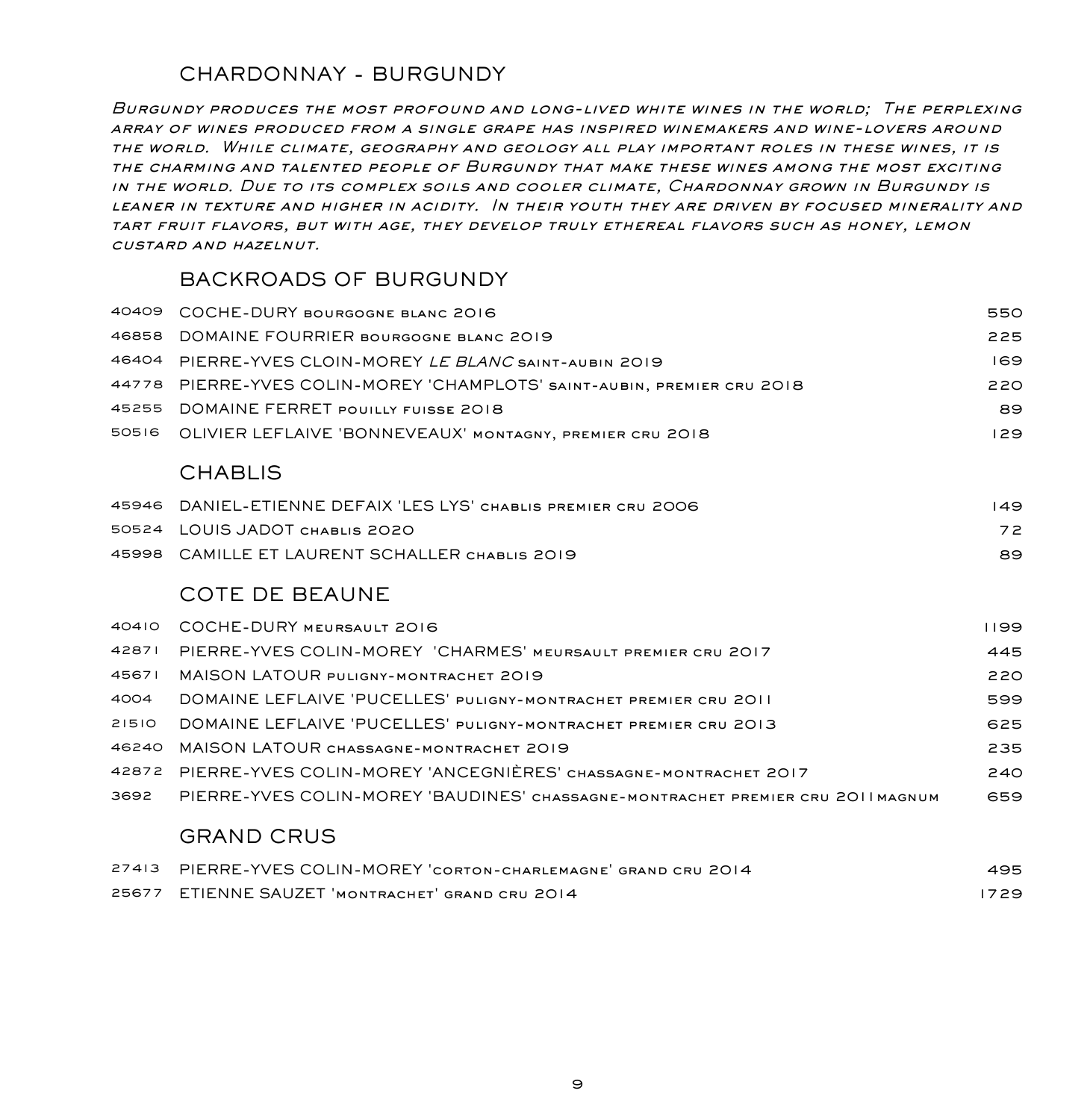### RIESLING

*Because of both its cellar longevity and its ability to maintain varietal identity while reflecting the individuality of its 'terroir', Riesling may be the best of all the white wine grapes. Although it is low in alcohol and light in body, the finest Rieslings have incredible aging potential, and develop a vivid and zesty bouquet that is often referred to as 'petrolly'. It can produce wines that vary from dry to very sweet. Known for its combination of acidity and fruit extract, a typical Riesling is described as flowery, yet tart with grapefruit and honeysuckle-like flavors. No grape other than Riesling can produce a wine with such finesse, purity of fruit, intensity of flavor, and a 'lift' of acidity. While Riesling will grow on most soil types, it is sensitive to high chalk content and will not develop into wines of great character on loam. Hillside microclimates, which provide plenty of sun exposure as well as protection from the winds, are of paramount importance to quality Riesling.*

| 3902  | KNOLL 'KELLERBERG' SMARAGD WACHAU, AUSTRIA 2012                      | 139 |
|-------|----------------------------------------------------------------------|-----|
| 3901  | KNOLL 'LOIBENBERG' SMARAGD WACHAU, AUSTRIA 2012                      | 127 |
| 3733  | KNOLL 'PFAFFENBERG' SELECTION WACHAU, AUSTRIA 2011                   | 128 |
| 3905  | KNOLL 'PFAFFENBERG' SELECTION WACHAU, AUSTRIA 2012                   | 139 |
| 3903  | KNOLL VINOTHEKFULLUNG SMARAGD WACHAU, AUSTRIA 2012                   | 184 |
| 27264 | NIKOLAIHOF <i>VINOTHEK</i> wachau, austria 1997                      | 289 |
| 28588 | F.X. PICHLER 'BURGSTALL' FEDERSPIEL WACHAU, AUSTRIA 2013             | 96  |
|       | 29423 F.X. PICHLER 'KELLERBERG' SMARAGD WACHAU, AUSTRIA 2014         | 195 |
| 27259 | J.J. CHRISTOFFEL, AUSLESE 'ERDENER TREPPCHEN' MOSEL, GERMANY 2015    | 140 |
| 18226 | DONNHOFF, AUSLESE GOLDKAPSEL 'NORHEIMER DELLCHEN' NAHE, GERMANY 2013 | 169 |
| 32123 | KRUGER-RUMPF, SPÄTLESE 'MÜNSTERER DAUTENPFLÄNZER' NAHE, GERMANY 2015 | 98  |
| 3791  | ROBERT WEIL, TROCKEN 'KIEDRICH TURMBERG' RHEINGAU, GERMANY 2010      | 135 |
| 45878 | VON WINNING TROCKEN PFALZ, GERMANY 2019                              | 64  |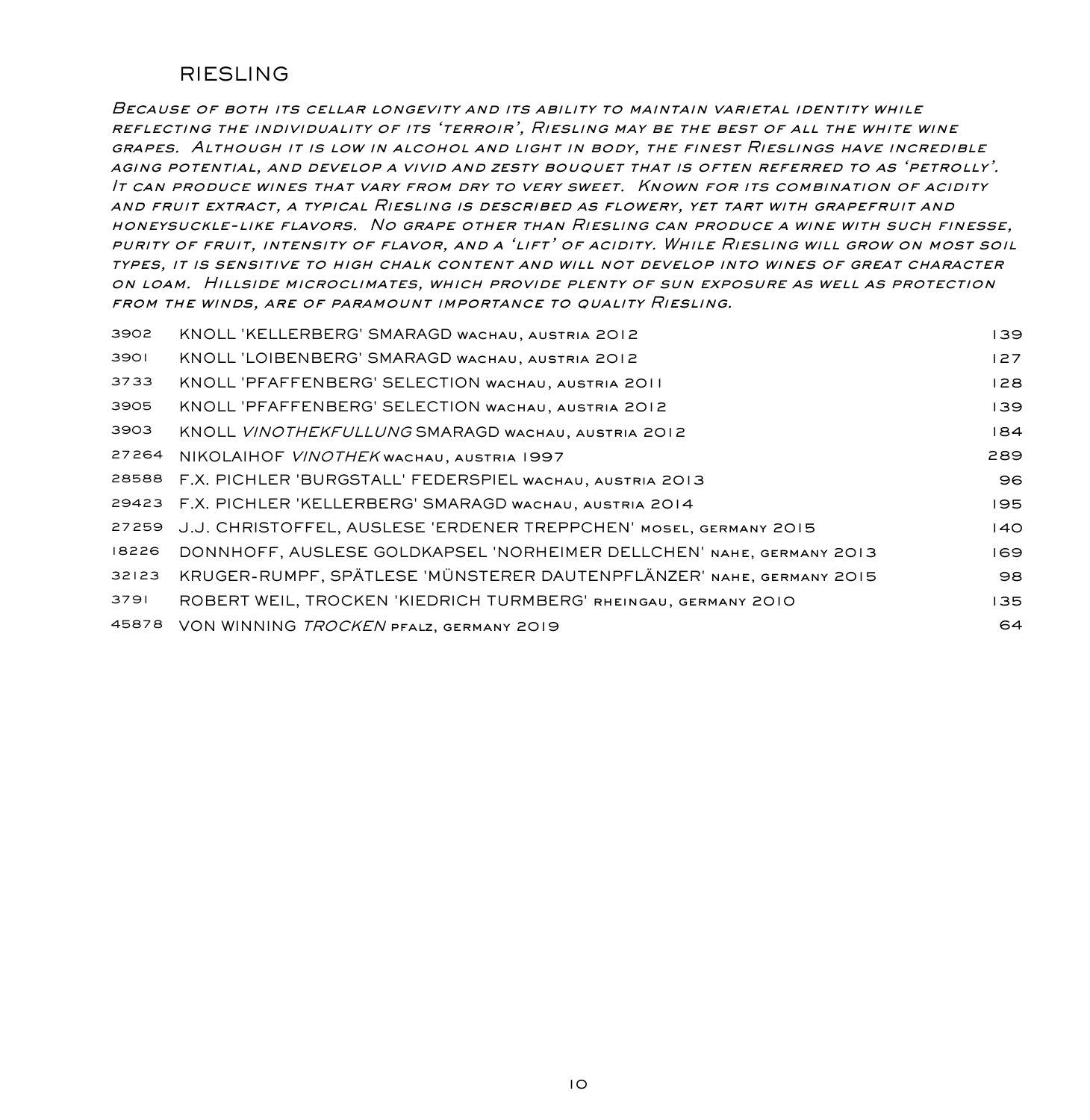## THE WINES OF CHATEAU MUSAR

*HOUSED IN AN 18TH CENTURY CASTLE IN GHAZIR, CHATEAU MUSAR WAS FOUNDED IN 1930 BY GASTON HOCHAR INSPIRED BY LEBANON'S 6,000-YEAR WINE MAKING TRADITION. THE VINES FOR THIS ESTATES UNIQUE WINES ARE LOCATED IN THE FAMED BEKAA VALLEY. CHATEAU MUSAR FIRST ACHIEVED INTERNATIONAL RECOGNITION DURING THE BRISTOL WINE FAIR IN ENGLAND IN 1979, WHERE THE WINE PRESS AND PROMINENT CRITICS DECLARED IT "THE DISCOVERY OF THE FAIR!".*

| 3876 | CHATEAU MUSAR BLANC BEKAA VALLEY, LEBANON 1998 | 179. |
|------|------------------------------------------------|------|
| 3872 | CHATEAU MUSAR BLANC BEKAA VALLEY, LEBANON 2000 | 4    |
| 3879 | CHATEAU MUSAR BEKAA VALLEY, LEBANON 1967       | 3477 |
| 3880 | CHATEAU MUSAR BEKAA VALLEY, LEBANON 1969       | 3255 |
| 3881 | CHATEAU MUSAR BEKAA VALLEY, LEBANON 1975       | 1575 |
| 3882 | CHATEAU MUSAR BEKAA VALLEY, LEBANON 1977       | 1369 |
| 3885 | CHATEAU MUSAR BEKAA VALLEY, LEBANON 1983       | 1049 |
| 3194 | CHATEAU MUSAR BEKAA VALLEY, LEBANON 2001       | 240  |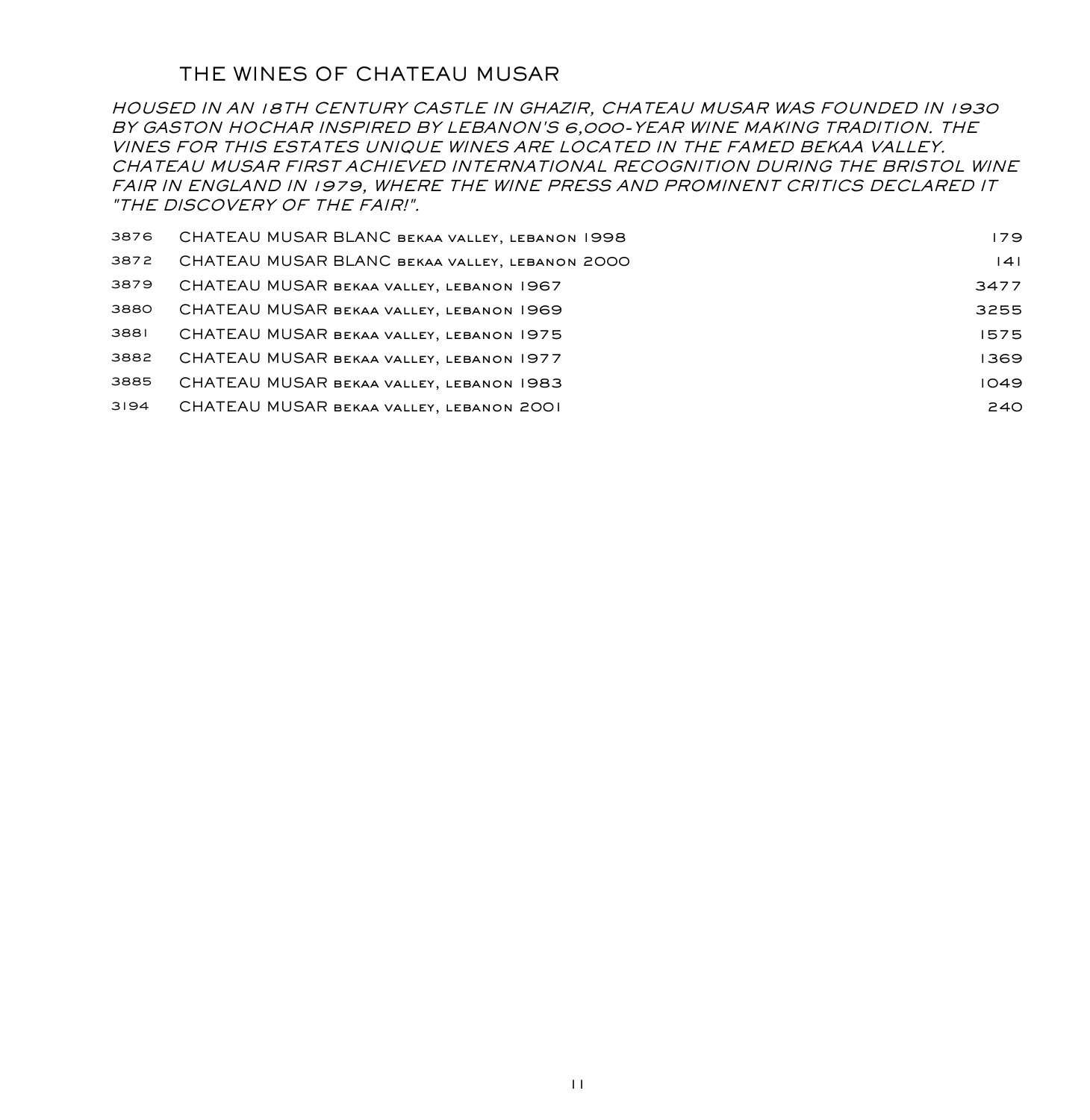## THE WINES OF SINE QUA NON

*"OUR WINES WERE BORN OF PURE PASSION AND A WISHFUL DREAM-TO MAKE SOMETHINGTHAT IS SO DISTINCTIVE AND SO DELICIOUS AS TO MAKE IT INDESPENSIBLE TO WINE LOVERS THE WORLD OVER. CLEARLY A RATHER LOFTY, EVEN UNREALISTIC NOTION, BUT ONE WE DECIDED TO PURSUE ANYWAY. AND SO, WITH THE 1994 VINTAGE STARTED SINE QUA NON."*

| 28347 | SINE QUA NON, GRENACHE SHAKTI CALIFORNIA 2014                                  |        | 475  |
|-------|--------------------------------------------------------------------------------|--------|------|
| 28350 | SINE QUA NON, GRENACHE SHAKTI CALIFORNIA 2014                                  | MAGNUM | 1575 |
| 39692 | SINE QUA NON, GRENACHE DIRT VENACULAR CALIFORNIA 2016                          |        | 480  |
| 40375 | SINE QUA NON, GRENACHE DIRT VENACULAR CALIFORNIA 2016                          | MAGNUM | 1599 |
| 44187 | SINE QUA NON, GRENACHE GORGEOUS VICTIM CALIFORNIA 2017                         |        | 525  |
| 44436 | SINE QUA NON, GRENACHE GORGEOUS VICTIM CALIFORNIA 2017                         | MAGNUM | 1625 |
| 24271 | SINE QUA NON, GRENACHE 'ELEVEN CONFESSIONS' PATINE CALIFORNIA 2011             |        | 795  |
| 33619 | SINE QUA NON, GRENACHE 'ELEVEN CONFESSIONS' JUSQUA'A L'OS CALIFORNIA 2013      |        | 795  |
| 39694 | SINE QUA NON, GRENACHE 'ELEVEN CONFESSIONS' TESTA DEI CHERUBIN CALIFORNIA 2014 |        | 825  |
| 44295 | SINE QUA NON, GRENACHE 'ELEVEN CONFESSIONS' E CALIFORNIA 2015                  |        | 850  |
| 28349 | SINE QUA NON, SYRAH PIRANHA WATERDANCE CALIFORNIA 2014                         | MAGNUM | 1625 |
| 33617 | SINE QUA NON, SYRAH TROUVER L'ARENE CALIFORNIA 2015                            |        | 525  |
| 39691 | SINE QUA NON, SYRAH RATSEL CALIFORNIA 2016                                     |        | 550  |
| 40376 | SINE QUA NON, SYRAH RATSEL CALIFORNIA 2016                                     | MAGNUM | 1599 |
| 44186 | SINE QUA NON, SYRAH HATED HUNTER CALIFORNIA 2017                               |        | 575  |
| 44435 | SINE QUA NON, SYRAH HATED HUNTER CALIFORNIA 2017                               | MAGNUM | 1625 |
| 24272 | SINE QUA NON, SYRAH 'ELEVEN CONFESSIONS' PATINE CALIFORNIA 2011                |        | 825  |
| 33618 | SINE QUA NON, SYRAH 'ELEVEN CONFESSIONS' LE SUPPLEMENT CALIFORNIA 2013         |        | 825  |
| 39693 | SINE QUA NON, SYRAH 'ELEVEN CONFESSIONS' CAPO DEI PUTTI CALIFORNIA 2014        |        | 850  |
| 44296 | SINE QUA NON, SYRAH 'ELEVEN CONFESSIONS' M CALIFORNIA 2015                     |        | 899  |
|       |                                                                                |        |      |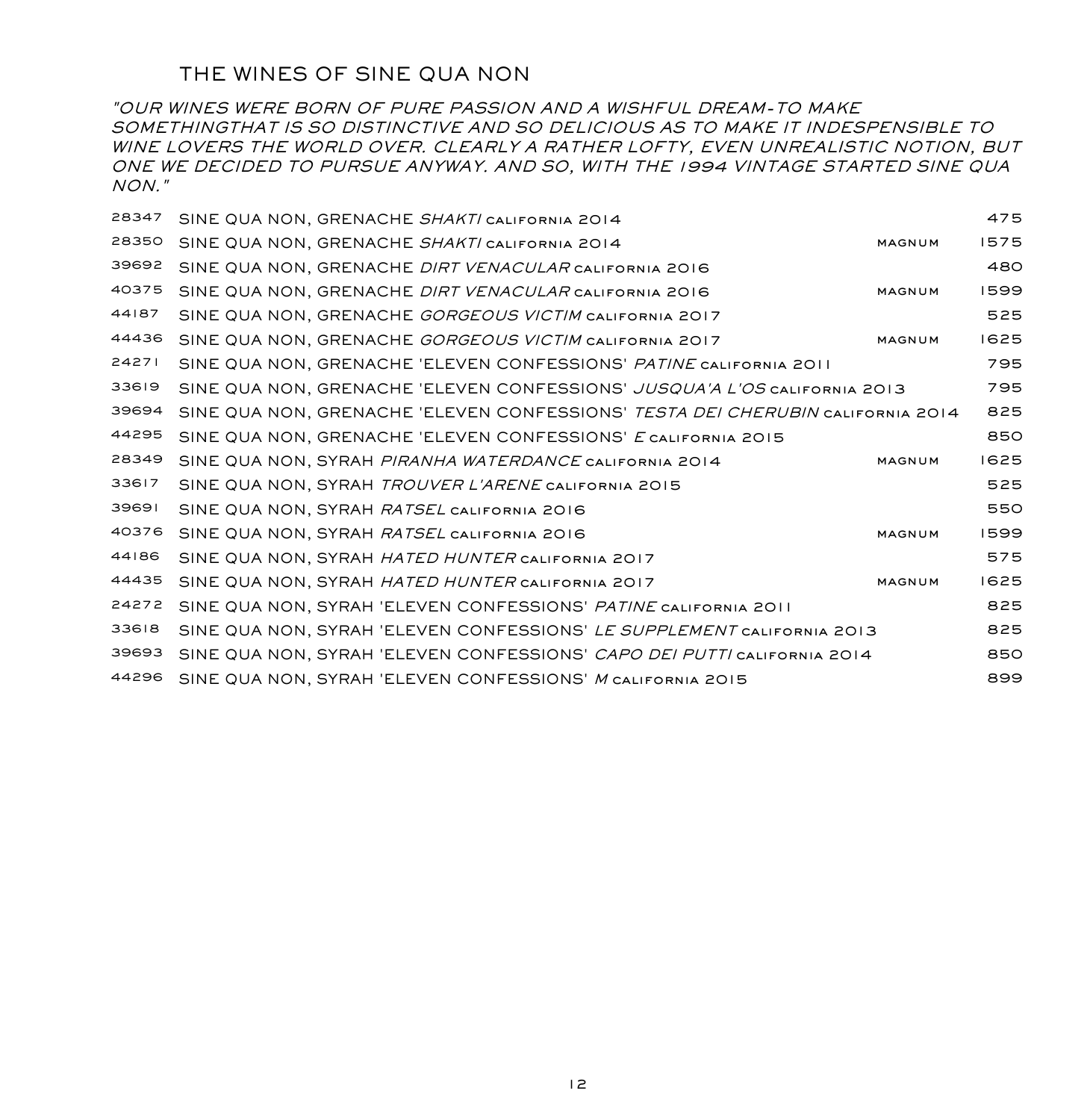# SOMMELIER SELECTIONS: RED

*Progressive growers offer many superb wines that we have discovered over the years of tasting and traveling. These hidden gems have personality and individuality along with value.*

|       | 48726 CABERNET FRANC, CHATEAU DE CHAINTRES SAUMUR CHAMPIGNY, FRANCE 2019        | 72   |
|-------|---------------------------------------------------------------------------------|------|
| 33543 | CABERNET FRANC, PALAZZO NAPA VALLEY, CALIFORNIA 2014                            | 179  |
| 3194  | CABERNET SAUVIGNON, CHATEAU MUSAR BEKAA VALLEY, LEBANON 2001                    | 240  |
| 46465 | CABERNET SAUVIGNON, SILVER OAK ALEXANDER VALLEY, CALIFORNIA 2017                | 179  |
| 27268 | CABERNET SAUVIGNON/CABERNET FRANC, AO YUN SHANGRI-LA, CHINA 2013                | 675  |
| 46589 | CABERNET SAUVIGNON/SYRAH, BOOKER HARVEY & HARRIET PASO ROBLES, CALIFORNIA 2019  | 78   |
| 46011 | DOLCETTO, PIO CESARE DOLCETTO D'ALBA, ITALY 2019                                | 78   |
| 45669 | GRENACHE, ORIN SWIFT ABSTRACT CALIFORNIA 2019                                   | 79   |
| 45825 | GRENACHE/CINSAUT, BONNY DOON CIGARE VOLANT CALIFORNIA 2019                      | 68   |
| 49113 | GRENACHE/SHIRAZ/MATARO, TORBRECK STEADING BAROSSA VALLEY, AUSTRAILIA 2017       | 78   |
| 50522 | GRENACHE/SYRAH/MOURVEDRE, MASSAYA TERRASSES DE BAALBECK LEBANON 2017            | 72   |
| 46900 | MALBEC, CATENA ALTA, MALBEC MENDOZA, ARGENTINA 2018                             | 109  |
| 47327 | MALBEC, VINA COBOS BRAMARE LUJAN DE CUYO, ARGENTINA 2019                        | 89   |
| 45864 | MALBEC/CABERNET SAUVIGNON, CUVELIER LOS ANDES GRAND VIN MENDOZA, ARGENTINA 2017 | 89   |
| 45503 | MERLOT, DUCKHORN NAPA VALLEY, CALIFORNIA 2018                                   | 84   |
| 49633 | MERLOT, NICKEL & NICKEL 'SUSCOL RANCH' NAPA VALLEY, CALIFORNIA 2018             | 135  |
| 46857 | NEBBIOLO, DE FORVILLE BARBARESCO, ITALY 2018                                    | 98   |
| 49183 | NEBBIOLO, NINO NEGRI 5 STELLE SFURSAT DI VALTELLINA SUPERIORIE, ITALY 2017      | 255  |
| 49933 | NEBBIOLO, ROCCHEVIBERTI 'CASTIGLIONE' BAROLO, ITALY 2016                        | 149  |
| 47936 | PINOT NOIR, BODEGA CHACRA BARDA RIO NEGRO, ARGENTINA 2020                       | 72   |
| 45851 | PINOT NOIR, LITTORAI SONOMA COAST, CALIFORNIA 2019                              | 129  |
| 47478 | PINOT NOIR, KEN WRIGHT 'MCCRONE' YAMHILL-CARLTON, OREGON 2018                   | 145  |
| 45845 | SANGIOVESE, MARCHESE ANTINORI CHIANTI CLASSICO RISERVA, ITALY 2017              | 98   |
| 46019 | SANGIOVESE, LA TORRE BRUNELLO DI MONTALCINO, ITALY 2016                         | 165  |
| 49110 | SANGIOVESE, POGGIO DI SOTTO ROSSO DI MONTALCINO, ITALY 2016                     | 229  |
| 44972 | SHIRAZ, DARIOUSH NAPA VALLEY, CALIFORNIA 2016                                   | 179  |
| 50299 | SHIRAZ/MOURVEDRE, BADENHORST SWARTLAND, SOUTH AFRICA 2019                       | 89   |
| 45200 | SYRAH, DUMOL WILD MOUNTAINSIDE RUSSIAN RIVER VALLEY, CALIFORNIA 2018            | 159  |
| 44380 | SYRAH, K VINTNERS THE BEAUTIFUL WALLA WALLA VALLEY, WASHINGTON 2016             | 115  |
| 45881 | SYRAH, STOLPMAN BALLARD CANYON, CALIFORNIA 2019                                 | 72   |
| 46745 | TEMPRANILLO, AALTO RIBERA DEL DUERO, SPAIN 2019                                 | 134  |
| 49861 | TEMPRANILLO, BODEGAS CUNE IMPERIAL RIOJA RESERVA, SPAIN 2017                    | 98   |
| 46014 | ZINFANDEL, KINSELLA 'SPENCER' DRY CREEK VALLEY, CALIFORNIA 2017                 | 49   |
| 47082 | ZINFANDEL/SYRAH, ORIN SWIFT 8 YEARS IN THE DESERT CALIFORNIA 2019               | 109  |
| 49348 | ZINFANDEL, TURLEY 'RATTLESNAKE RIDGE' HOWELL MOUNTAIN, CALIFORNIA 2019          | 129  |
|       | 50480 CABERNET SAUVIGNON, PENFOLDS BIN 707 BAROSSA VALLEY, AUSTRALIA 2016       | 1199 |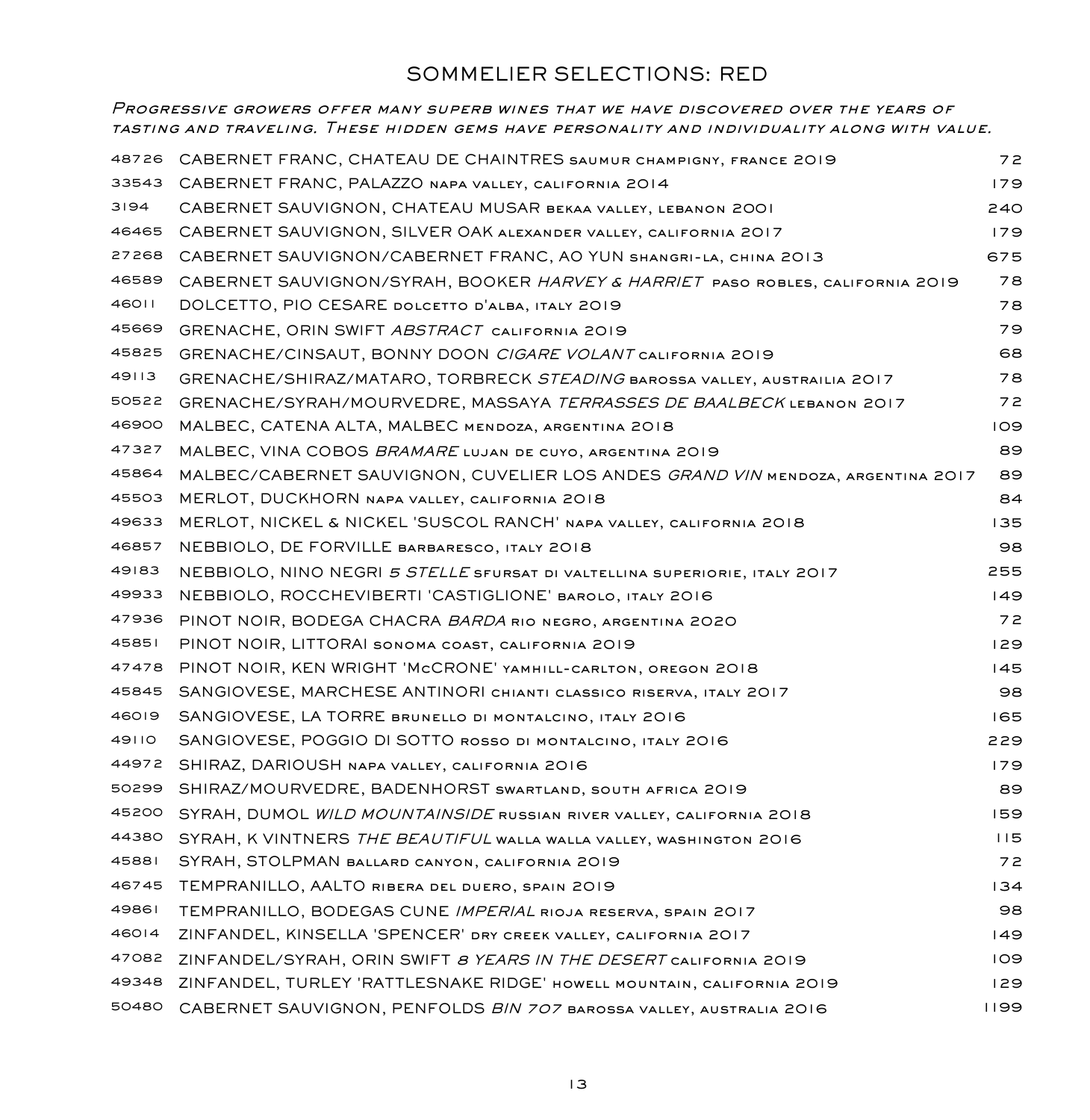### PINOT NOIR - AMERICA

*This sensual and charming grape produces some of the most ethereal wines in the world. The flavor component of this finicky grape varietal solely depends on where it is grown. Although it is grown all over the world, it is represented best in its place of origin, Burgundy. Pinot Noir seems to grow best on limestone and in relatively cool climate. The wines from California are riper, higher in alcohol, and fruitier than in Burgundy, where the wines seem firmer in texture. With bottle age, Red Burgundies shed their tannic exterior and unfold into flavors of cherry cola and licorice. Pinot Noirs from Oregon are more restrained in style than they are in California, and are often lighter with higher levels of acidity.*

#### SONOMA AND MENDOCINO

|       | 46048 CERITAS 'ELLIOTT' SONOMA COAST 2019              | 145  |
|-------|--------------------------------------------------------|------|
| 45237 | EMERITUS 'HALLBERG RANCH' RUSSIAN RIVER VALLEY 2018    | 89   |
| 49268 | HIRSCH VINEYARDS 'SAN ANDREAS FAULT' SONOMA COAST 2018 | 149  |
|       | 46326 KOSTA BROWNE SONOMA COAST 2019                   | 234  |
|       | 45851 LITTORAI SONOMA COAST 2019                       | 129. |
| 45766 | TWOMEY RUSSIAN RIVER VALLEY 2019                       | 120. |
| 46856 | WAYFARER 'GOLDEN MEAN' FORT ROSS-SEAVIEW 2018          | 275  |
|       |                                                        |      |

#### CENTRAL COAST

|       | 46983 CHANIN 'LOS ALAMOS' SANTA BARBARA 2017             | H.5. |
|-------|----------------------------------------------------------|------|
| 46811 | DOMAINE DE LA CÔTE 'BLOOM'S FIELD' SANTA RITA HILLS 2018 | 198  |
| 45480 | MORGAN 'DOUBLE L' SANTA LUCIA HIGHLANDS 2017             | 124  |
|       | 45508 SANDHI SANTA RITA HILLS 2019                       | 84   |
|       | 46968 SEA SMOKE TEN SANTA RITA HILLS 2019                | 269  |
|       | 50488 TALLEY 'ESTATE' ARROYO GRANDE VALLEY 2018          | 79   |
|       |                                                          |      |

#### OREGON

|       | 46169 ARCHERY SUMMIT DUNDEE HILLS 2018                         | 139. |
|-------|----------------------------------------------------------------|------|
| 46984 | BERGSTRÖM VINEYARDS 'SILICE ' CHEHALEM MOUNTAINS 2017          | 179. |
|       | 45154 EVENING LAND VINEYARDS 'LA SOURCE' EOLA-AMITY HILLS 2016 | 179  |
|       | 49359 LANGE 'FREEDOM HILL' WILLAMETTE VALLEY 2018              | 165. |
| 49360 | LANGE RESERVE WILLAMETTE VALLEY 2018                           | 79   |
| 46013 | LINGUA FRANCA <i>ESTATE</i> EOLA-AMITY HILLS 2017              | 135. |
| 46980 | RESONANCE WILLAMETTE VALLEY 2019                               | 89   |
|       | 47478 KEN WRIGHT 'MCCRONE' YAMHILL-CARLTON 2018                | 145. |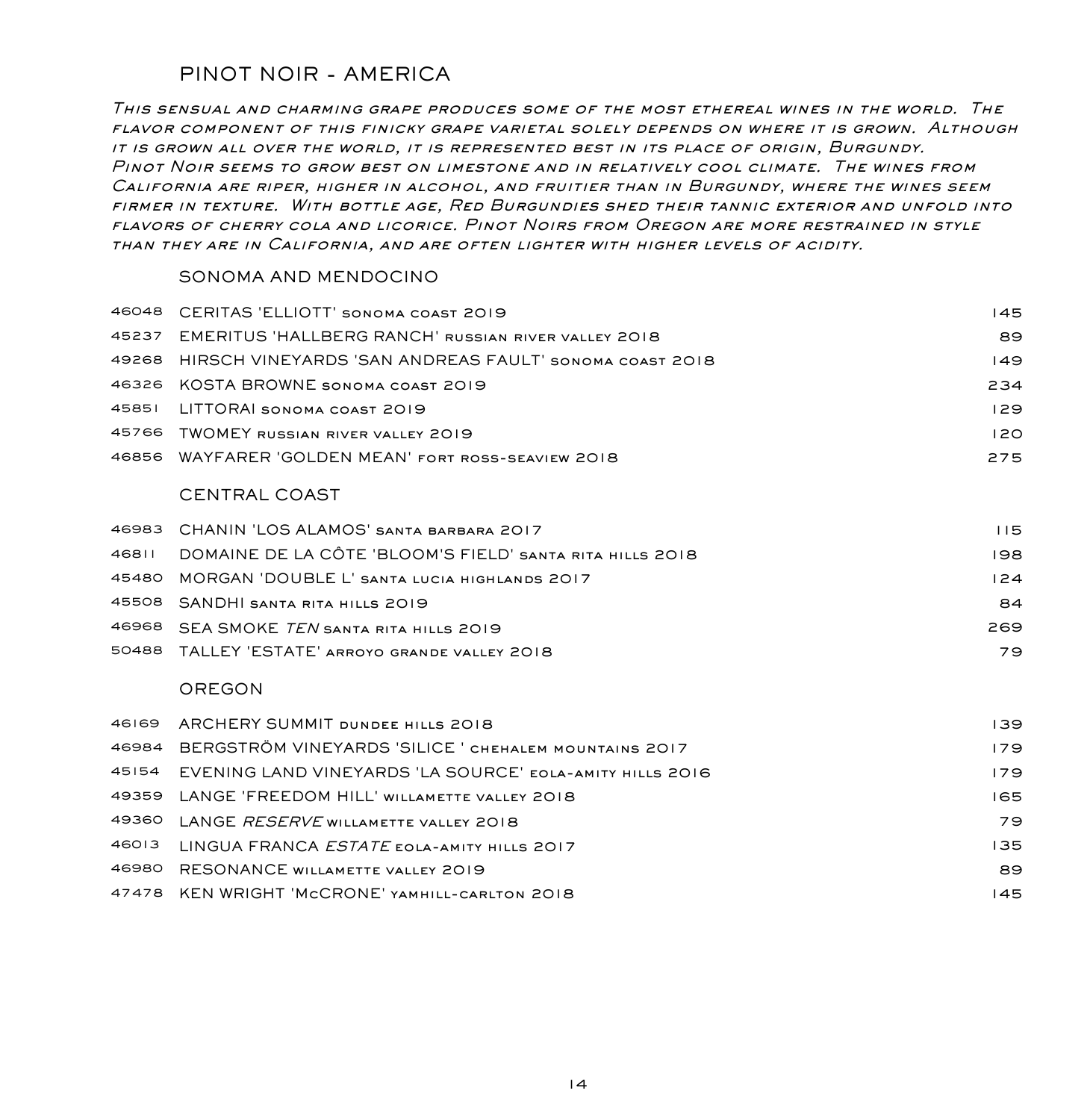# PINOT NOIR - BURGUNDY - COTE DE NUITS

|       | 49366 DOMAINE PIERRE GELIN FIXIN 2018                                          |        | 98   |
|-------|--------------------------------------------------------------------------------|--------|------|
| 44756 | DOMAINE FOURRIER VIEILLE VIGNE GEVREY-CHAMBERTIN 2018                          |        | 225  |
| 41947 | DOMAINE FOURRIER 'CLOS SAINT JACQUES' GEVREY-CHAMBERTIN PREMIER CRU 2017       |        | 899  |
| 41948 | DOMAINE FOURRIER 'COMBES AUX MOINES' GEVREY-CHAMBERTIN PREMIER CRU 2017 MAGNUM |        | 1099 |
|       | 48729 DOMAINE ROUMIER 'LA BUSSIERE' MOREY-ST-DENIS PREMIER CRU 2019            |        | 479  |
|       | 45422 PIERRE NAIGEON 'LES ATHETS' CHAMBOLLE-MUSIGNY 2010                       | MAGNUM | 525  |
|       | 48728 DOMAINE ROUMIER CHAMBOLLE-MUSIGNY 2019                                   |        | 389  |
| 48741 | DOMAINE ROUMIER 'LES CRAS' CHAMBOLLE-MUSIGNY PREMIER CRU 2019                  |        | 649  |

## GRAND CRUS OF THE COTE DE NUITS

| 17967 | MOMMESSIN 'CLOS DE TART' GRAND CRU 2009                             | 1050 |
|-------|---------------------------------------------------------------------|------|
|       | 27273 DOMAINE DES LAMBRAYS 'CLOS DES LAMBRAYS' GRAND CRU 2014       | 549  |
|       | 24704 FRANCOIS BERTHEAU 'BONNES-MARES' GRAND CRU 2014               | 1255 |
|       | 48727 DOMAINE ROUMIER BONNES-MARES GRAND CRU 2019                   | 2579 |
|       | 23291 JEROME CHEZEAUX 'CLOS VOUGEOT' GRAND CRU 2013                 | 549  |
|       | 27272 DOMAINE DE LA ROMANÉE-CONTI 'GRANDS-ECHÉZEAUX' GRAND CRU 2013 | 1980 |
|       | 14994 DOMAINE DE LA ROMANÉE-CONTI 'RICHEBOURG' GRAND CRU 2011       | 3150 |
| 19704 | DOMAINE DE LA ROMANÉE-CONTI 'RICHEBOURG' GRAND CRU 2012             | 3195 |
|       | 27270 DOMAINE DE LA ROMANÉE-CONTI 'RICHEBOURG' GRAND CRU 2013       | 3280 |
| 27271 | DOMAINE DE LA ROMANÉE-CONTI 'ROMANÉE ST. VIVANT' GRAND CRU 2013     | 3340 |

# COTE DE BEAUNE & BACKROADS

| 45677 | EDMOND CORNU & FILS ALOXE-CORTON 2013                             | 109 |
|-------|-------------------------------------------------------------------|-----|
|       | 45506 COMTE ARMAND 'CLOS DES EPENEAUX' POMMARD PREMIER CRU 2017   | 540 |
| 45341 | DOMAINE LAUNAY-HORIOT 'RUGIENS BAS' POMMARD PREMIER CRU 2014      | 420 |
| 44868 | MOILLARD 'GRANDS EPENOTS' POMMARD PREMIER CRU 2015                | 179 |
| 24256 | MONTHELIE DOUHAIRET PORCHERET 'CHANLINS' POMMARD PREMIER CRU 2002 | 299 |
| 49361 | MICHEL LAFARGE VOLNAY 2019                                        | 165 |
| 45676 | BITOUZET-PRIEUR 'LES AUSSY' VOLNAY PREMIER CRU 2015               | 189 |
| 45421 | DARVIOT-PERRIN 'SANTENOTS' VOLNAY PREMIER CRU 2015                | 350 |
| 46241 | MAISON CHANZY 'GRAVIERES' SANTENAY PREMIER CRU 2016               | 159 |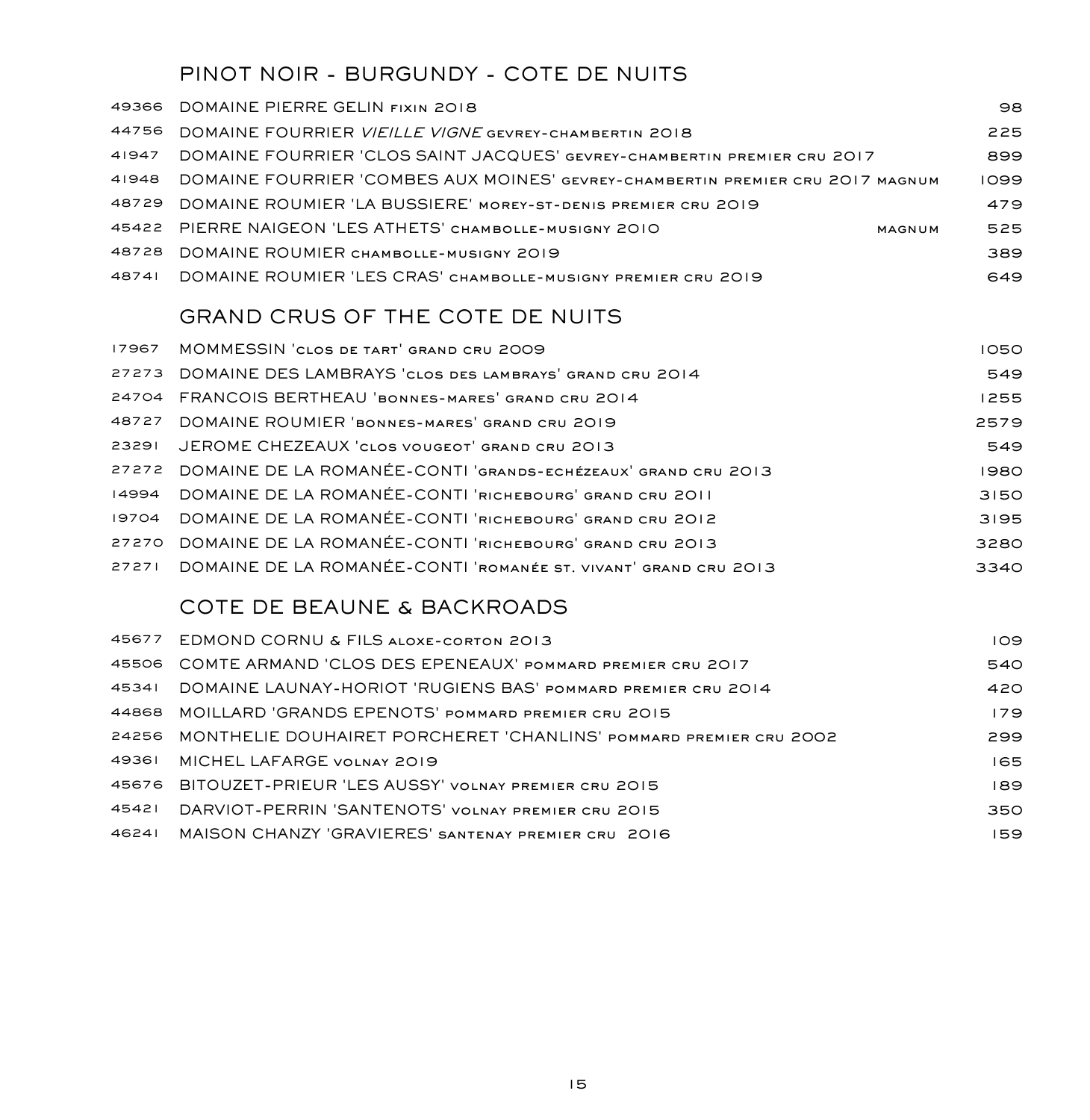## SYRAH & GRENACHE - NEW WORLD

*Syrah, also known as Shiraz, is denser and fuller than Grenache. The basic flavor components are blackberry jam, smoke, black pepper, and bacon fat. The new world expressions are riper with loads of dark fruit, whereas in the Northern Rhône, Syrah is more delicate and spicy with lower alcohol and higher acidity. Grenache is the world's second most widely planted grape variety. The wines are usually dense with black plum, chocolate, and white pepper-like flavors. It is most famous in the Southern Rhône.*

| 1493  | ANTIQV2'S, SYRAH 'PISONI' SANTA LUCIA HIGHLANDS, CALIFORNIA 2004          | 149  |
|-------|---------------------------------------------------------------------------|------|
| 50299 | BADENHORST, SHIRAZ/GRENACHE SWARTLAND, SOUTH AFRICA 2019                  | 89   |
| 39868 | BUCCELLA, GRENACHE/SYRAH MIXED BLACKS AMADOR COUNTY, CALIFORNIA 2016      | 349  |
| 49197 | CAYUSE, SYRAH 'CAILLOUX' WALLA WALLA, WASHINGTON 2019                     | 285  |
| 30387 | CAYUSE, SYRAH 'EN CERISE', WALLA WALLA, WASHINGTON 2014                   | 255  |
| 30386 | CAYUSE, SYRAH 'EN CHAMBERLIN' WALLA WALLA, WASHINGTON 2014                | 255  |
| 49196 | CAYUSE, SYRAH 'EN CHAMBERLIN' WALLA WALLA, WASHINGTON 2019                | 285  |
| 44972 | DARIOUSH, SHIRAZ NAPA VALLEY, CALIFORNIA 2016                             | 179  |
| 45200 | DUMOL, SYRAH WILD MOUNTAINSIDE RUSSIAN RIVER VALLEY, CALIFORNIA 2018      | 159  |
| 50523 | NOVELTY HILL, SYRAH COLUMBIA VALLEY 2019                                  | 68   |
| 28354 | PHARAOH MOANS, SYRAH PASO ROBLES, CALIFORNIA 2012                         | 254  |
| 23420 | PENFOLDS, SHIRAZ <i>GRANGE</i> BAROSSA VALLEY, AUSTRALIA 2009             | 1649 |
| 50482 | PENFOLDS, SHIRAZ ST. HENRI SOUTHERN AUSTRALIA 2016                        | 297  |
| 50481 | PENFOLDS, SHIRAZ RWT BAROSSA VALLEY, AUSTRALIA 2017                       | 297  |
| 49198 | TORBRECK, GRENACHE/SHIRAZ/MATARO STEADING BAROSSA VALLEY, AUSTRAILIA 2017 | 78   |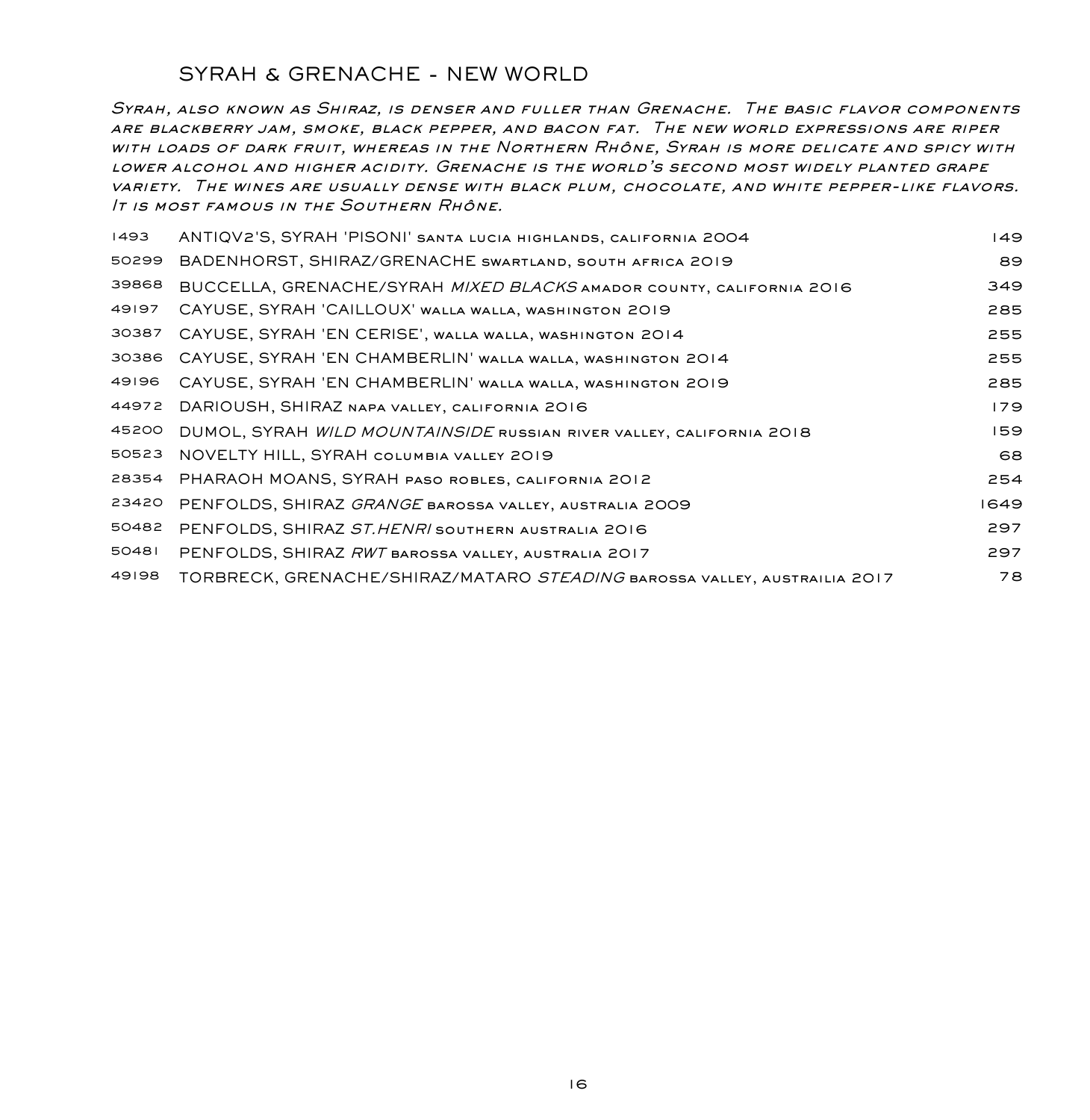# SYRAH - RHÔNE NORTH

| 22786 | E. GUIGAL 'CHATEAU D'AMPUIS' CÔTE RÔTIE 2010         |        | 420 |
|-------|------------------------------------------------------|--------|-----|
| 2581  | ROSTAING 'COTE BLONDE' CÔTE RÔTIE 2007               |        | 354 |
| 2877  | JEAN LOUIS CHAVE HERMITAGE 2007                      |        | 504 |
| 2885  | JEAN LOUIS CHAVE HERMITAGE 2007                      | MAGNUM | 999 |
| 3437  | <b>JEAN LOUIS CHAVE HERMITAGE 2008</b>               |        | 504 |
| 48725 | PAUL JABOULET AINE <i>LA CHAPELLE</i> HERMITAGE 2004 |        | 399 |
| 19089 | THIERRY ALLEMAND 'CHAILLOT' cornas 2012              |        | 292 |
| 25622 | THIERRY ALLEMAND 'CHAILLOT' cornas 2013              |        | 292 |
| 29430 | THIERRY ALLEMAND 'CHAILLOT' cornas 2014              |        | 329 |
| 41551 | THIERRY ALLEMAND 'CHAILLOT' cornas 2016              |        | 349 |
| 19090 | THIERRY ALLEMAND 'REYNARD' CORNAS 2012               |        | 324 |
| 25623 | THIERRY ALLEMAND 'REYNARD' CORNAS 2013               |        | 324 |
| 29431 | THIERRY ALLEMAND 'REYNARD' cornas 2014               |        | 374 |
| 36574 | THIERRY ALLEMAND 'REYNARD' cornas 2015               |        | 398 |
| 41552 | THIERRY ALLEMAND 'REYNARD' cornas 2016               |        | 398 |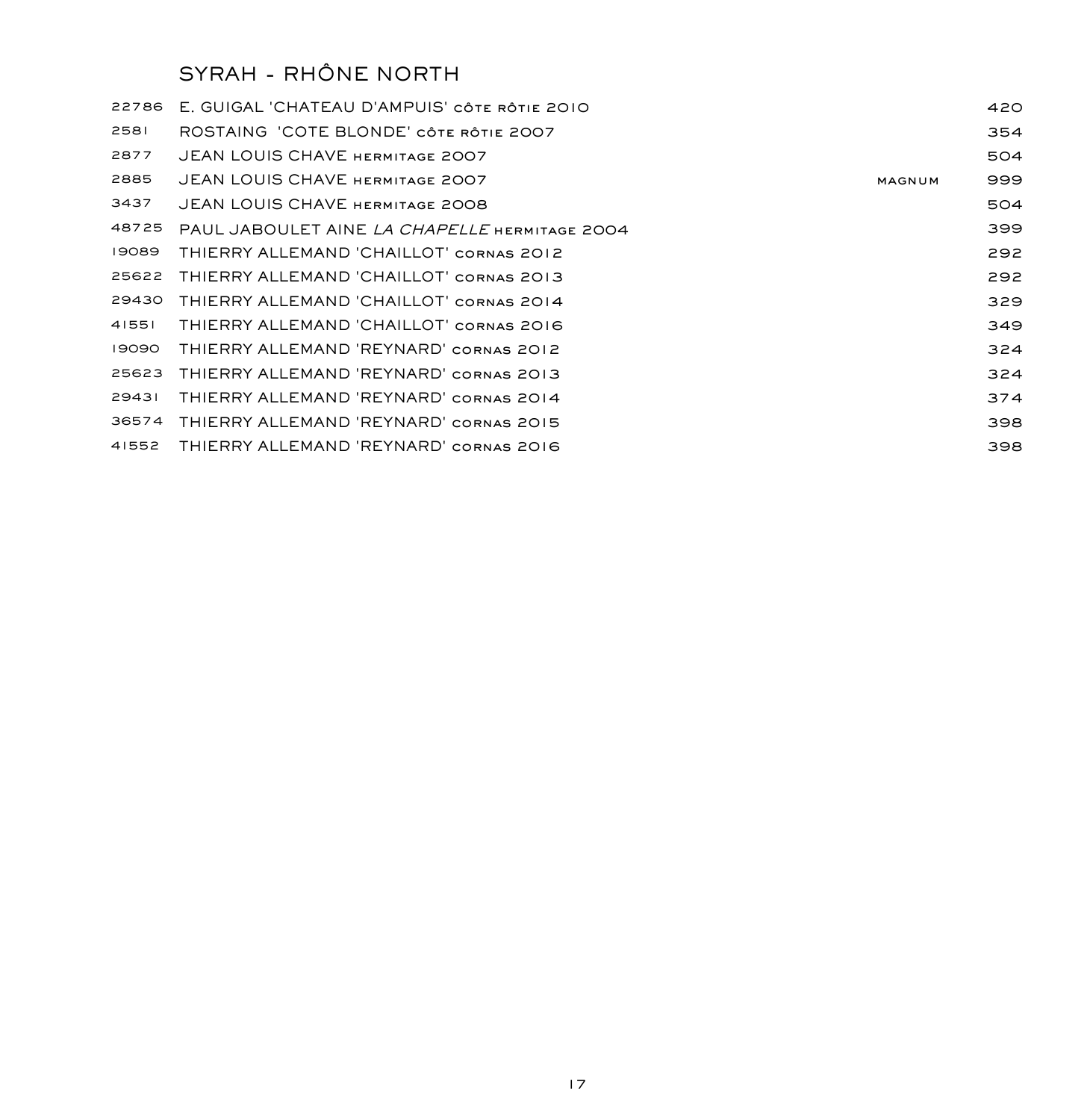# SYRAH & GRENACHE - RHÔNE SOUTH

| 2391  | CHATEAU BEAUCASTEL CHATEAUNEUF DU PAPE 2003                       |        | 299  |
|-------|-------------------------------------------------------------------|--------|------|
| 0594  | CHATEAU BEAUCASTEL CHATEAUNEUF DU PAPE 2004                       |        | 279  |
| 1880  | CHATEAU BEAUCASTEL CHATEAUNEUF DU PAPE 2006                       |        | 269  |
| 2166  | CHATEAU BEAUCASTEL CHATEAUNEUF DU PAPE 2007                       |        | 249  |
| 3220  | CHATEAU BEAUCASTEL <i>JACQUES PERRIN</i> CHATEAUNEUF DU PAPE 2009 |        | 1199 |
| 50297 | DOMAINE DE FERRAND CHATEAUNEUE DU PAPE 2016                       | MAGNUM | 599  |
| 49550 | DOMAINE DE FERRAND CHATEAUNEUF DU PAPE 2019                       |        | 149  |
| 16036 | DOMAINE DE MARCOUX VIEILLES VIGNES CHATEAUNEUF DU PAPE 2011       |        | 37O  |
| 50424 | DOMAINE DE MARCOUX CHATEAUNEUF DU PAPE 2019                       |        | 145  |
| 50298 | RAYMOND USSEGLIO CUVÉE GIRARD CHATEAUNEUF DU PAPE 2019            |        | 129  |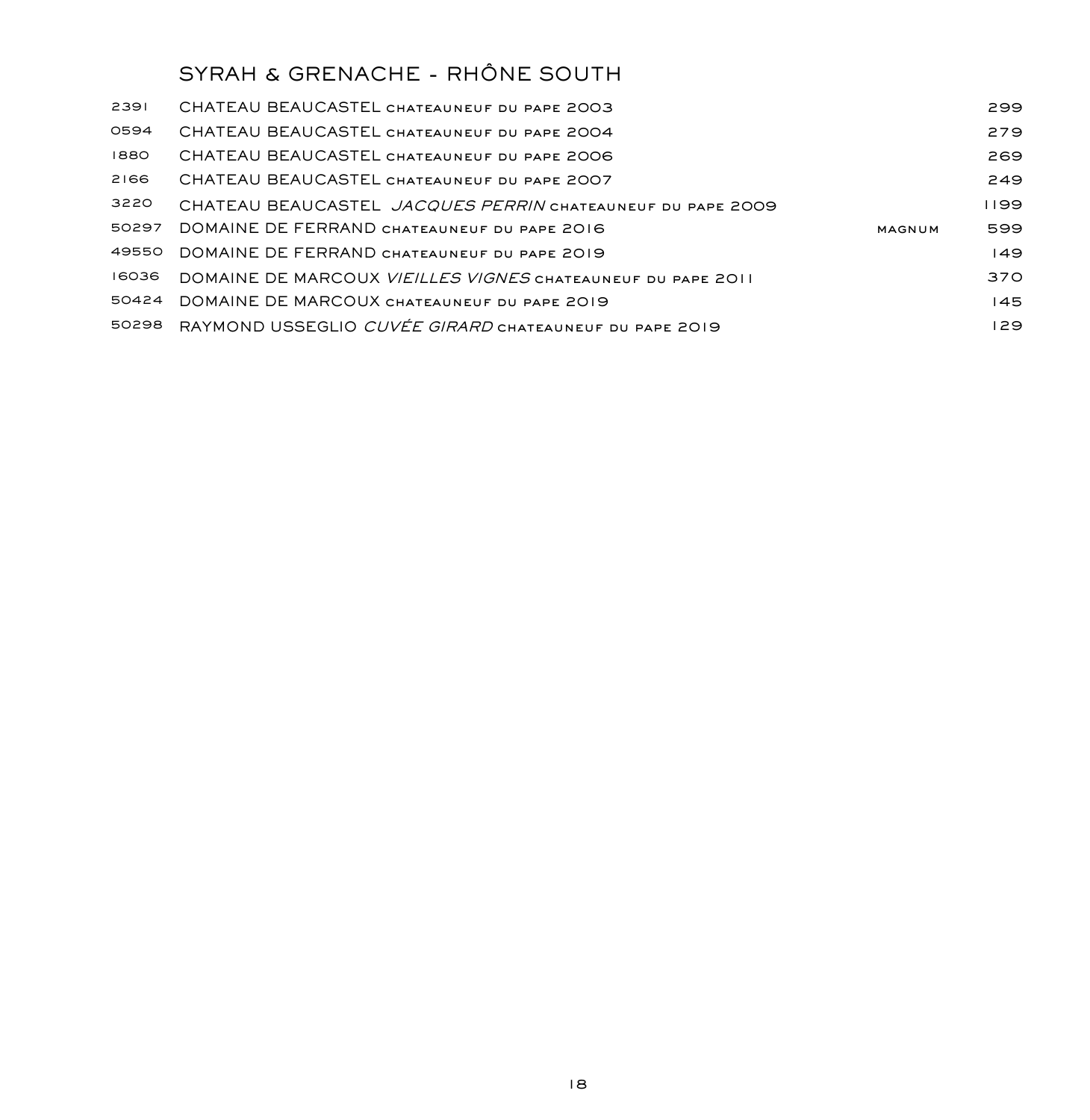## CLASSIC CABERNET SAUVIGNON & BLENDS OF CALIFORNIA

*Whether a wine producer orchestrates a blend from several vineyards or chooses to showcase a particular vineyard, the character and quality of Napa Valley wines emerge from the diversity of viticultural environments within the appellation. The environment of a favored vineyard site is something like a musical chord, with the primary tones corresponding to elements of soil and climate, which interact to produce harmonies in texture, balance and flavor. This matrix of factors the French call terroir.*

| 2781  | ANTICA ATLAS PEAK 2008                                           |        | 179 |
|-------|------------------------------------------------------------------|--------|-----|
| 47700 | <b>ANTICA ATLAS PEAK 2017</b>                                    | MAGNUM | 249 |
| 46015 | BUCCELLA MICA NAPA VALLEY 2019                                   |        | 269 |
| 49587 | CADE HOWELL MOUNTAIN NAPA VALLEY 2018                            |        | 255 |
| 46979 | CAKEBREAD BENCHLAND SELECT NAPA VALLEY 2018                      |        | 289 |
| 49667 | CAYMUS SPECIAL SELECTION NAPA VALLEY 2017                        |        | 465 |
| 46977 | DAOU <i>RESERVE</i> paso robles 2019                             |        | 120 |
| 49862 | DUCKHORN NAPA VALLEY 2019                                        |        | 165 |
| 47050 | DUCKHORN THE DISCUSSION NAPA VALLEY 2015                         | MAGNUM | 599 |
| 47325 | DUNN HOWELL MOUNTAIN NAPA VALLEY 2017                            |        | 369 |
| 49548 | FAR NIENTE napa valley 2019                                      |        | 265 |
|       | 49860 FAUST NAPA VALLEY 2019                                     |        | 129 |
|       | 45592 HALL NAPA VALLEY 2018                                      |        | 109 |
| 45997 | HALL KATHRYN HALL NAPA VALLEY 2017                               |        | 395 |
| 49195 | HEITZ CELLARS 'MARTHA'S' NAPA VALLEY 2015                        |        | 599 |
| 49354 | HENDRY ESTATE NAPA VALLEY 2016                                   | MAGNUM | 360 |
| 49184 | JORDAN ALEXANDER VALLEY 2012                                     |        | 245 |
| 49334 | JORDAN ALEXANDER VALLEY 2017                                     |        | 140 |
| 46744 | LEWIS CELLARS NAPA VALLEY 2019                                   |        | 245 |
| 50469 | LEWIS CELLARS <i>MASON'S</i> NAPA VALLEY 2019                    |        | 159 |
| 46971 | NICKEL & NICKEL 'SULLENGER' OAKVILLE 2019                        |        | 225 |
| 50363 | <b>OAKVILLE RANCH OAKVILLE 2018</b>                              |        | 225 |
| 46587 | ORIN SWIFT PAPILLON NAPA VALLEY 2019                             |        | 159 |
| 47079 | ORIN SWIFT PALERMO NAPA VALLEY 2019                              |        | 120 |
| 45807 | THE PACT BY FAUST COOMBSVILLE 2018                               |        | 259 |
| 46973 | JOSEPH PHELPS NAPA VALLEY 2019                                   |        | 195 |
| 46970 | JOSEPH PHELPS INSIGNIA NAPA VALLEY 2018                          |        | 675 |
| 45342 | PLUMPJACK OAKVILLE 2018                                          |        | 330 |
| 46562 | <b>QUINTESSA RUTHERFORD 2018</b>                                 |        | 450 |
| 47102 | SHAFER VINEYARDS <i>HILLSIDE SELECT</i> STAGS LEAP DISTRICT 2017 |        | 735 |
|       | 49668 SHAFER VINEYARDS ONE POINT FIVE STAGS LEAP DISTRICT 2019   |        | 259 |
|       | 46465 SILVER OAK ALEXANDER VALLEY 2017                           |        | 179 |
| 50397 | SILVER OAK NAPA VALLEY 2017                                      |        | 298 |
| 49859 | STAG'S LEAP WINE CELLARS ARTEMIS NAPA VALLEY 2019                |        | 169 |
|       |                                                                  |        |     |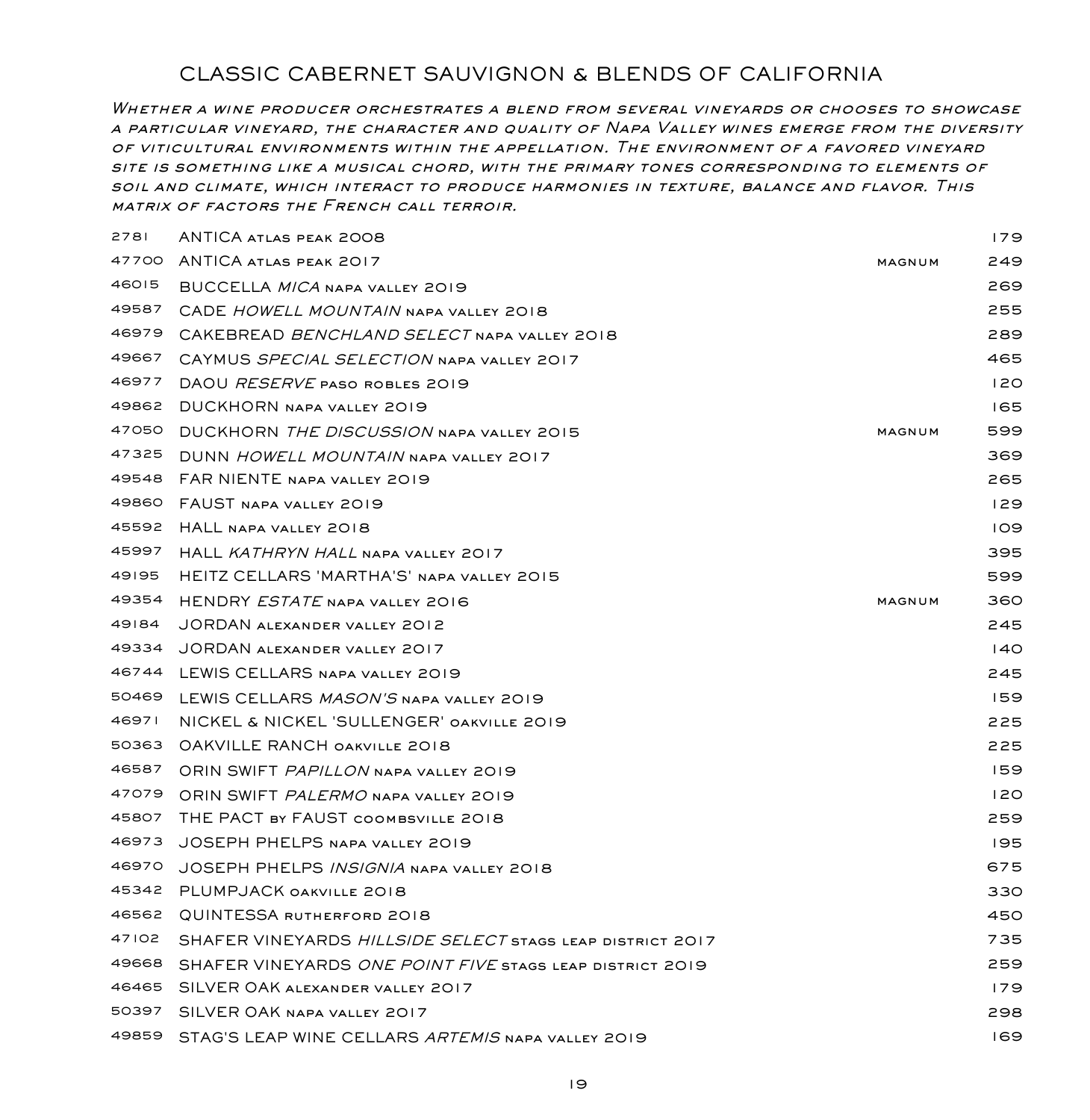TURNBULL napa valley 2019 98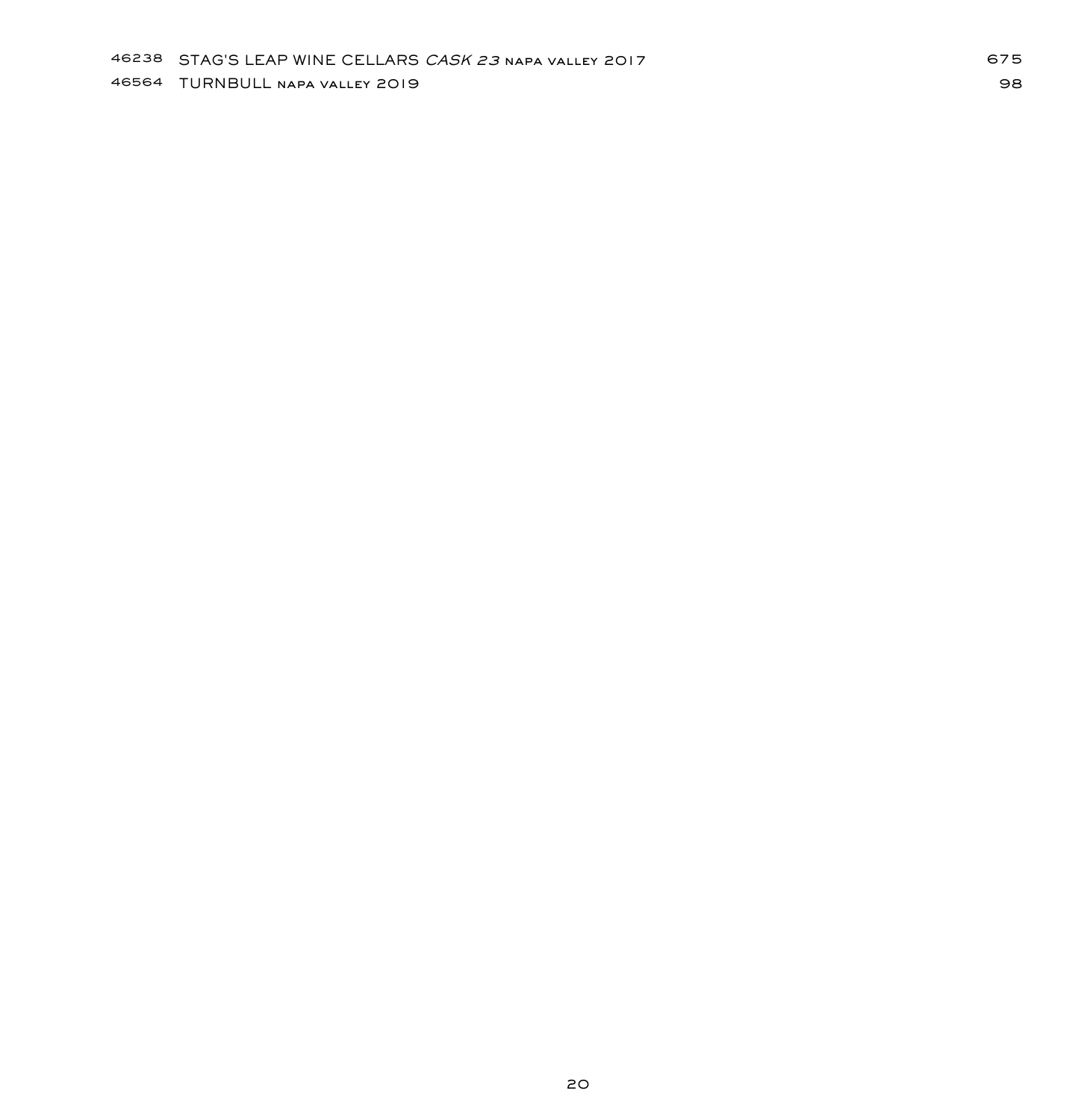## CABERNET SAUVIGNON & BLENDS - AMERICA

*This noble grape variety of Bordeaux has been transplanted as far afield as California, Chile, Spain, Italy, and Australia. Although California Cabernet Sauvignons are consumed much younger than wines from Bordeaux, Napa Valley has proven that their wines age very gracefully. The new world expressions are riper and fuller, with deep flavors of cassis, chocolate, and cedar.*

| 48731 | ARAUJO ESTATE ALTAGRACIA NAPA VALLEY 2012              |                 | 399  |
|-------|--------------------------------------------------------|-----------------|------|
| 48732 | ARAUJO ESTATE ALTAGRACIA NAPA VALLEY 2013              |                 | 379  |
| 48733 | ARAUJO ESTATE ALTAGRACIA NAPA VALLEY 2014              |                 | 349  |
| 44741 | BOND 'MELBURY' NAPA VALLEY 2016                        |                 | 1650 |
| 44742 | BOND 'PLURIBUS' NAPA VALLEY 2016                       |                 | 1650 |
| 44743 | BOND 'QUELLA' NAPA VALLEY 2016                         |                 | 1650 |
| 44744 | BOND 'ST EDEN' NAPA VALLEY 2016                        |                 | 1650 |
| 40544 | BOND 'VECINA' NAPA VALLEY 2015                         |                 | 1650 |
| 44563 | BUCCELLA NAPA VALLEY 2017                              |                 | 479  |
| 50466 | CHECKERBOARD AURORA NAPA VALLEY 2018                   |                 | 699  |
| 50467 | CHECKERBOARD KINGS ROW NAPA VALLEY 2018                |                 | 399  |
| 35510 | DANA ESTATES ONDA NAPA VALLEY 2014                     |                 | 445  |
| 1825  | DOMINUS 'ESTATE' NAPA VALLEY 1991                      | <b>JEROBOAM</b> | 4125 |
| 1826  | DOMINUS 'ESTATE' NAPA VALLEY 1994                      | <b>JEROBOAM</b> | 3525 |
| 2410  | LEWIS CELLARS LANCE ARMSTRONG CUVEE 7 NAPA VALLEY 2006 |                 | 825  |
| 48736 | MAYACAMAS MT. VEEDER 2001                              | MAGNUM          | 1199 |
| 48734 | MAYACAMAS MT. VEEDER 2004                              |                 | 589  |
| 48735 | MAYACAMAS MT. VEEDER 2006                              |                 | 549  |
| 50483 | <b>QUILCEDA CREEK COLUMBIA VALLEY 2018</b>             |                 | 449  |
| 48737 | <b>REALM THE BARD NAPA VALLEY 2019</b>                 |                 | 359  |
| 48738 | REALM TEMPEST NAPA VALLEY 2019                         |                 | 329  |
| 39792 | ROY ESTATE NAPA VALLEY 2014                            |                 | 599  |
| 44383 | VINEYARD 29 29 ESTATE ST. HELENA 2014                  |                 | 549  |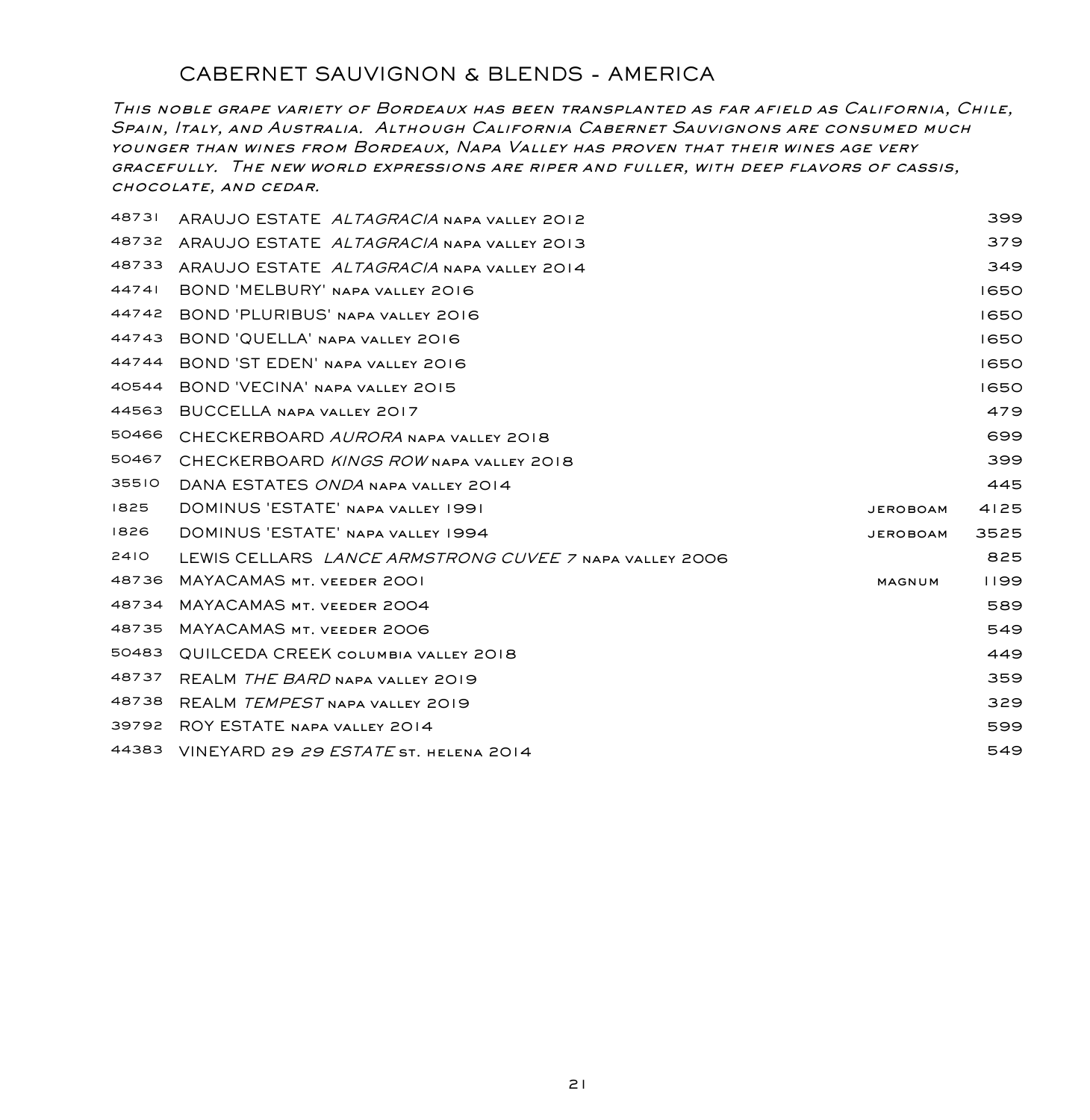# CABERNET SAUVIGNON & BLENDS - BORDEAUX

| 50526 | CHATEAU COS D'ESTOURNEL SAINT-ESTEPHE 2012  | 579  |
|-------|---------------------------------------------|------|
| 39202 | LES PAGODES DE COS SAINT-ESTEPHE 2014       | 195  |
| 47056 | CHATEAU PHELAN-SEGUR SAINT-ESTEPHE 2017     | 169  |
| 45205 | CHATEAU D'ARMAILHAC PAUILLAC 2015           | 259  |
| 49349 | RESERVE DE LA COMTESSE PAUILLAC 2016        | 195  |
| 23413 | CHATEAU LAFITE ROTHSCHILD PAULLAC 1995      | 3395 |
| O B   | CHATEAU DUCRU BEAUCAILLOU SAINT-JULIEN 1982 | 1799 |
| 45355 | CHATEAU DUCRU BEAUCAILLOU SAINT-JULIEN 1988 | 899  |
| 45354 | CHATEAU LEOVILLE POYFERRE SAINT JULIEN 2006 | 525  |
| 45820 | CLOS DU MARQUIS SAINT-JULIEN 2005           | 375  |
| 48961 | CHATEAU PALMER ALTER EGO MARGAUX 2017       | 349  |
| 45586 | CONFIDENCES DE PRIEURE-LICHINE MARGAUX 2016 | 110  |
| 50521 | CHATEAU RAUZAN-SEGLA MARGAUX 2006           | 465  |
| 47057 | CHATEAU CHEVAL BLANC SAINT-EMILION 2015     | 3255 |
| 47055 | CHATEAU LARCIS DUCASSE SAINT-EMILION 2015   | 369  |
| 50484 | CHATEAU LA GAFFELIERE SAINT-EMILION 2010    | 429  |
| 50485 | CHATEAU LA GAFFELIERE SAINT-EMILION 2015    | 399  |
| 50486 | CHATEAU LA GAFFELIERE SAINT-EMILION 2016    | 379  |
| 45585 | CLOS SAINT-ANDRE POMEROL 2016               | 298  |
| 44975 | CHATEAU LA CONSEILLANTE POMEROL 2014        | 359  |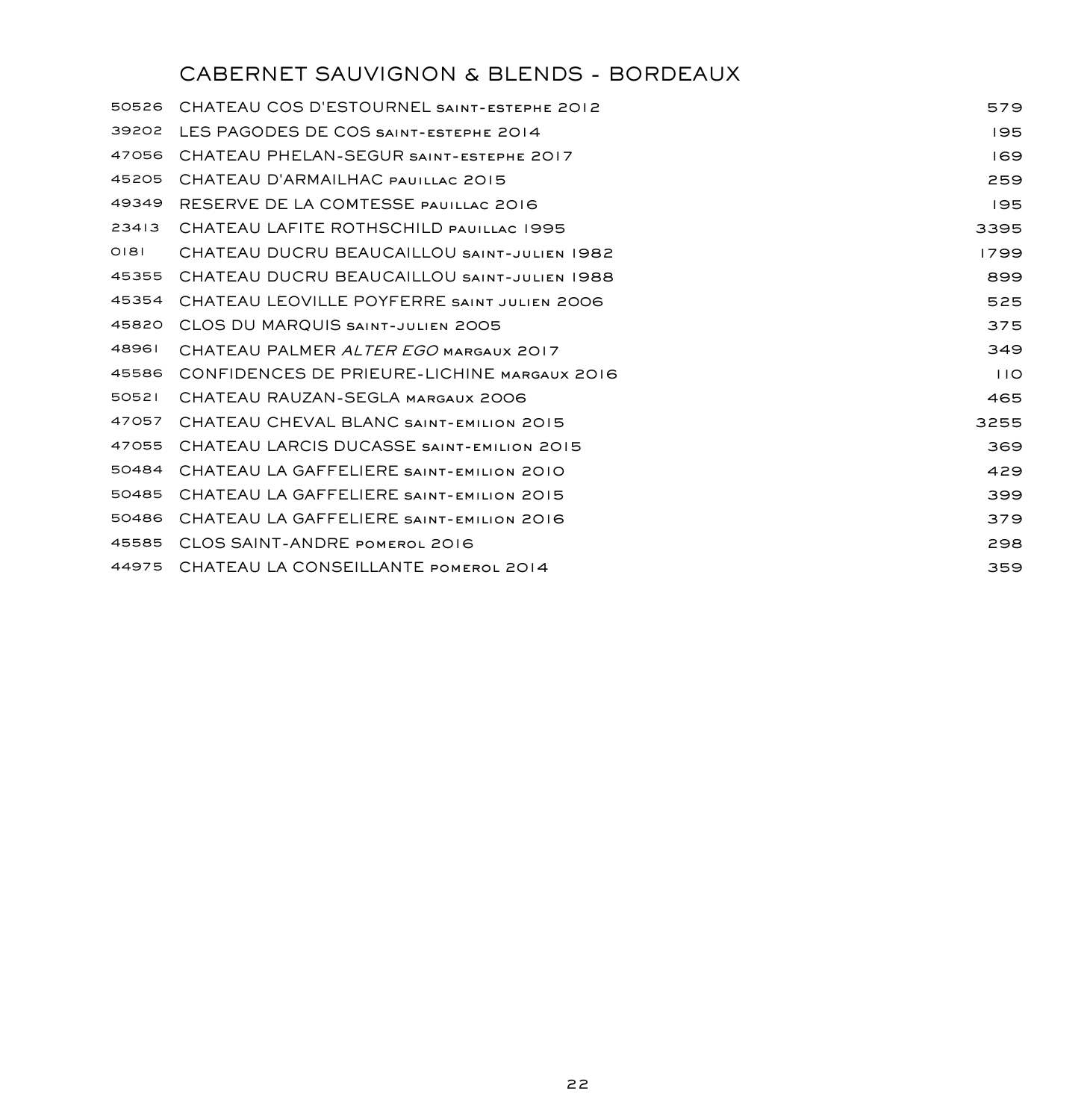### MERLOT

*Merlot is one of the most popular grapes in America. At its best, it can produce a long-lived wine with deep flavors of plum, chocolate, and minerals.*

|       | 44430 BUCCELLA NAPA VALLEY 2017                 | 345 |
|-------|-------------------------------------------------|-----|
|       | 50492 DARIOUSH NAPA VALLEY 2018                 | 149 |
|       | 50493 DUCKHORN NAPA VALLEY 2019                 | 84  |
|       | 47795 MAYACAMAS MT. VEEDER 2018                 | 149 |
| 49633 | NICKEL & NICKEL 'SUSCOL RANCH' napa valley 2018 | 135 |
|       | 45849 SHAFER TD-9 NAPA VALLEY 2018              | 139 |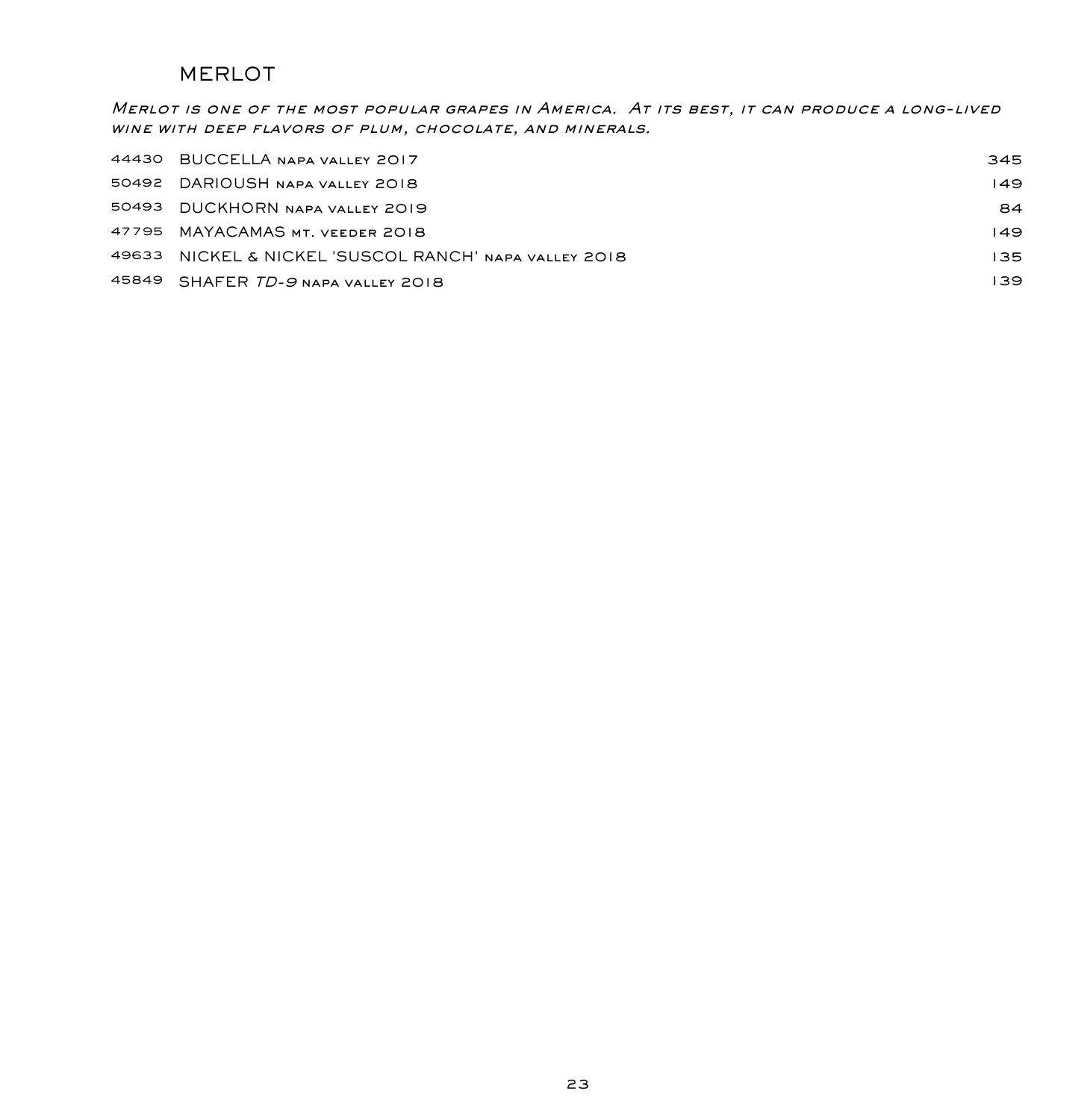## THE WINES OF SOUTH AMERICA

### ARGENTINA

| 46900 | CATENA ALTA, MALBEC MENDOZA 2018                                           |        | 109 |
|-------|----------------------------------------------------------------------------|--------|-----|
| 49963 | CATENA ZAPATA, CABERNET SAUVIGNON/MALBEC NICOLAS MENDOZA 2018              |        | 199 |
| 47058 | CHEVAL DES ANDES, MALBEC/CABERNET SAUVIGNON MENDOZA 2016                   | MAGNUM | 549 |
| 45440 | CHEVAL DES ANDES, MALBEC/CABERNET SAUVIGNON MENDOZA 2017                   |        | 249 |
| 47327 | VINA COBOS, MALBEC BRAMARE LUJAN DE CUYO 2019                              |        | 89  |
| 46987 | LUCA, MALBEC/CABERNET SAUVIGNON BESO DE DANTE MENDOZA 2018                 |        | 89  |
| 50425 | LUCA, MALBEC NICO MENDOZA 2017                                             |        | 299 |
| 46585 | TERRAZAS DE LOS ANDES GRAND MALBEC MENDOZA 2017                            |        | 129 |
|       | <b>CHILE</b>                                                               |        |     |
| 49355 | ALMAVIVA, CABERNET SAUVIGNON MAIPO VALLEY 2019                             |        | 375 |
|       | 45739 VINA CONCHA Y TORO, CABERNET SAUVIGNON DON MELCHOR MAIRO VALLEY 2018 |        | 295 |

| $\sim$ . The concentration of the concentration of the concentration matrix valies and | --- |
|----------------------------------------------------------------------------------------|-----|
| 45477 VINA MONTES, CARMENERE PURPLE ANGEL COLCHAGUA VALLEY 2018                        | 165 |

LAPOSTOLLE, CABERNET SAUVIGNON *LA PARCELLE 8* calchagua 2015 249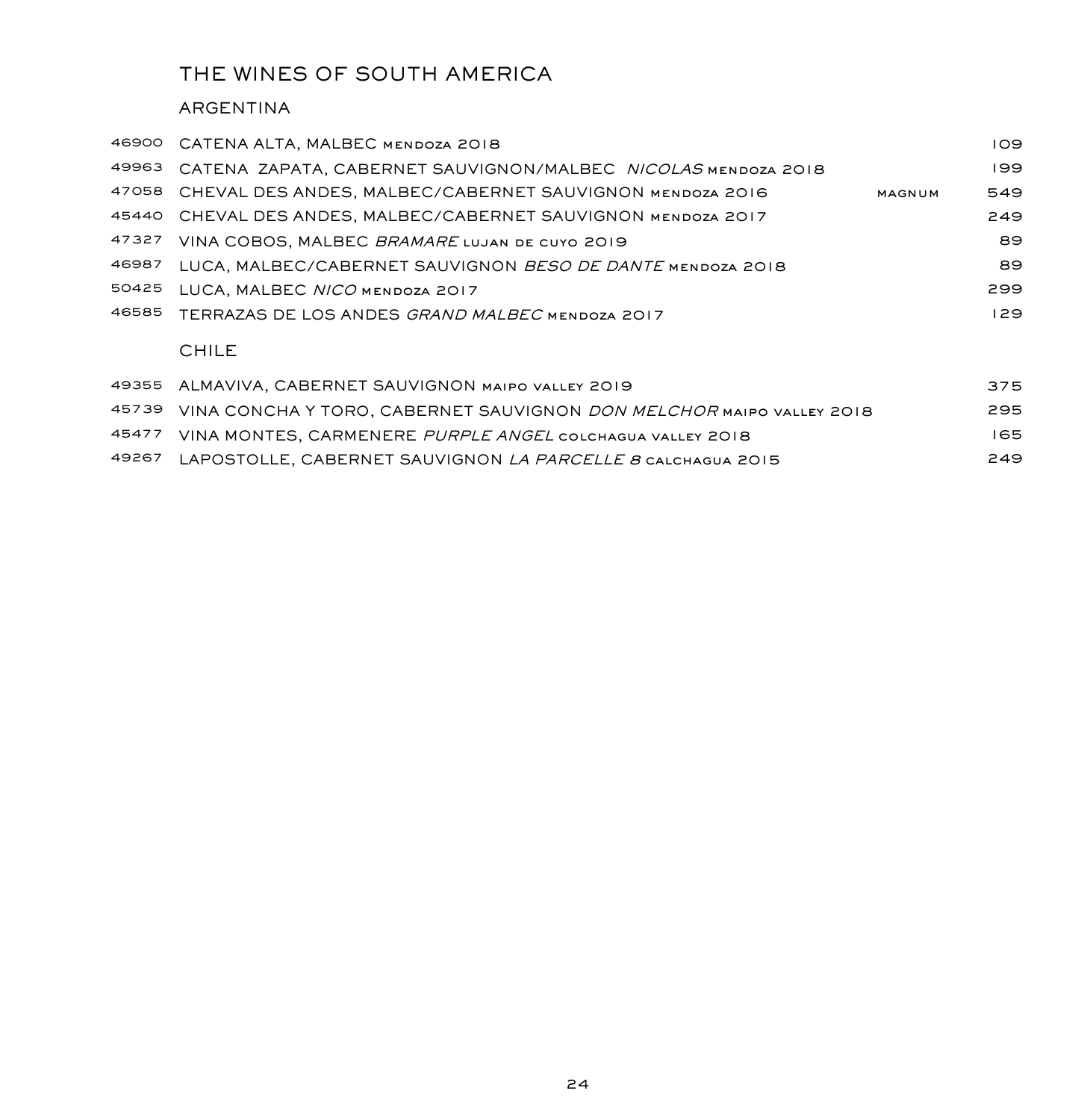## ITALY - PIEDMONT & LOMBARDY

*We have put together a collection of wines from the major regions of Italy featuring the best and well known producers. Some of these wines are a rarity and hard to find.*

| 46011 | PIO CESARE DOLCETTO D'ALBA, PIEDMONT 2019                  |        | 78   |
|-------|------------------------------------------------------------|--------|------|
| 48970 | DE FORVILLE BARBARESCO, PIEDMONT 2018                      |        | 98   |
| 49547 | SILVIO GIAMELLO VINCENZIANA BARBARESCO, PIEDMONT 2017      |        | 120  |
| 2854  | PELISSERO VANOTU BARBARESCO, PIEDMONT 2004                 |        | 600  |
| 45809 | PRUNOTTO 'TUROT' BARBARESCO, PIEDMONT 2015                 |        | 168  |
| 1657  | ALDO CONTERNO 'GRAN BUSSIA' BAROLO, PIEDMONT 1999          | MAGNUM | 2045 |
| 49347 | ANGELO GAJA 'SPERSS' BAROLO, PIEDMONT 2017                 |        | 749  |
| 46668 | CORDERO DI MONTEZEMOLO 'MONFALLETTO' BAROLO, PIEDMONT 2017 |        | 149  |
| 46671 | <b>GUIDO PORRO 'CATERINA' BAROLO, PIEDMONT 2015</b>        |        | 129  |
| 45388 | PRUNOTTO 'BUSSIA' BAROLO, PIEDMONT 2013                    |        | 215  |
| 47817 | ODDERO 'BRUNATE' BAROLO, PIEDMONT 2006                     |        | 479  |
| 47818 | ODDERO 'BRUNATE' BAROLO, PIEDMONT 2008                     |        | 459  |
| 47819 | ODDERO 'BRUNATE' BAROLO, PIEDMONT 2009                     |        | 439  |
| 47843 | ODDERO 'BUSSIA MONDOCA' BAROLO RISERVA, PIEDMONT 2006      |        | 489  |
| 47844 | ODDERO 'BUSSIA MONDOCA' BAROLO RISERVA, PIEDMONT 2008      |        | 469  |
| 47845 | ODDERO 'BUSSIA MONDOCA' BAROLO RISERVA, PIEDMONT 2009      |        | 449  |
| 47814 | ODDERO 'VIGNARIONDA' BAROLO RISERVA, PIEDMONT 2007         |        | 569  |
| 47815 | ODDERO 'VIGNARIONDA' BAROLO RISERVA, PIEDMONT 2008         |        | 549  |

# VENETO, TRENTINO, ALTO ADIGE & FRIULI

| 22866 GUERRIERI GONZAGA SAN LEONARDO TRENTINO 1994                          | 345  |
|-----------------------------------------------------------------------------|------|
| 22868 GUERRIERI GONZAGA SAN LEONARDO TRENTINO 1999                          | 299  |
| 22863 GUERRIERI GONZAGA SAN LEONARDO TRENTINO 2000                          | 279  |
| 48590 ALLEGRINI AMARONE DELLA VALPOLICELLA CLASSICO, VENETO 2017            | 159. |
| 46989 BERTANI AMARONE DELLA VALPOLICELLA CLASSICO, VENETO 2012              | 259  |
| 36321 GIUSEPPE QUINTARELLI AMARONE DELLA VALPOLICELLA CLASSICO, VENETO 2009 | 830  |
| 45022 ZENATO AMARONE DELLA VALPOLICELLA CLASSICO, VENETO 2016               | 129. |
| 44188 GIUSEPPE QUINTARELLI ROSSO DEL BEPI VENETO 2010                       | 425  |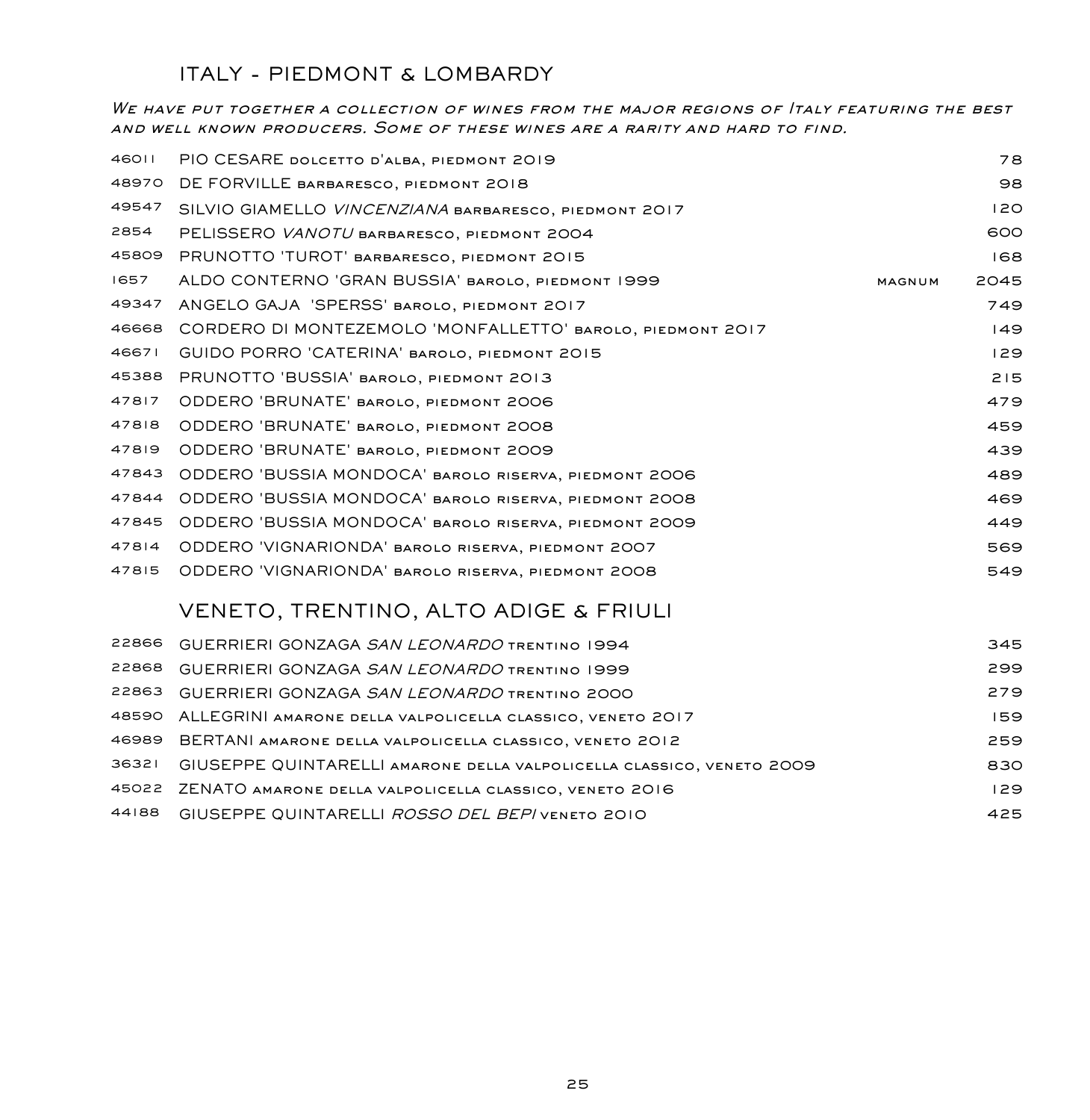# ITALY - TUSCANY & THE SOUTH

| 49116 | ANTINORI <i>TIGNANELLO</i> TUSCANY 2018                            | MAGNUM | 725  |
|-------|--------------------------------------------------------------------|--------|------|
| 49266 | MAZZEL SIEPI TUSCANY 2019                                          |        | 289  |
| 47049 | TUA RITA GIUSTO DI NOTRI TUSCANY 2018                              |        | 198  |
| 45845 | MARCHESE ANTINORI CHIANTI CLASSICO RISERVA 2017                    |        | 98   |
| 47792 | LAMOLE DI LAMOLE 'CAMPOLUNGO' CHIANTI CLASSICO GRAN SELEZIONE 2016 |        | 79   |
| 49110 | POGGIO DI SOTTO ROSSO DI MONTALCINO 2016                           |        | 229  |
| 49111 | <b>ANTINORI PIAN DELLE VIGNE BRUNELLO DI MONTALCINO 2016</b>       |        | 165  |
| 49588 | CASTELLO BANFI BRUNELLO DI MONTALCINO 2016                         |        | 165  |
| 49112 | FRESCOBALDI CASTELGIOCONDO BRUNELLO DI MONTALCINO 2016             |        | 179  |
| 46019 | LA TORRE BRUNELLO DI MONTALCINO 2016                               |        | 165  |
| 45738 | IL PALAZZONE BRUNELLO DI MONTALCINO RESERVA 2015                   |        | 299  |
| 47048 | POGGIO DI SOTTO BRUNELLO DI MONTALCINO 2016                        |        | 560  |
| 3907  | ANTINORI SOLAIA BOLGHERI 2003                                      |        | 1199 |
| 3909  | ANTINORI SOLAIA BOLGHERI 2009                                      |        | 1099 |
| 46725 | TENUTA GUADO AL TASSO BOLGHERI 2003                                |        | 375  |
|       | 48730 TENUTA GUADO AL TASSO BOLGHERI 2018                          |        | 289  |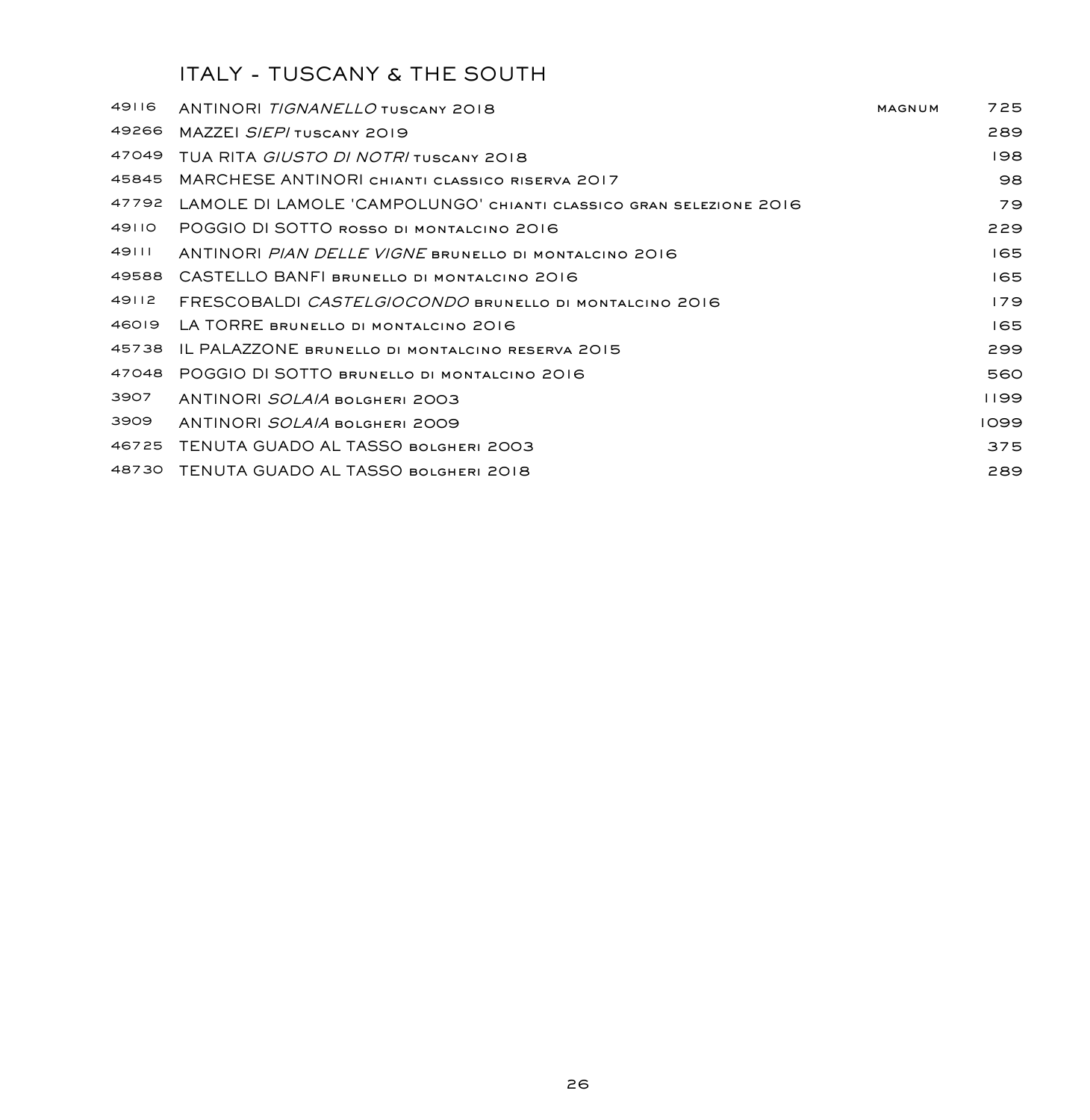### SPAIN

*This collection of wines represents one of our great passions: Spanish wine. Wine from Spain typically offers great value, and it is a delicious alternative to California wine.*

| 46745 | AALTO RIBERA DEL DUERO 2019                            |        | 134  |
|-------|--------------------------------------------------------|--------|------|
| 49473 | AALTO PS RIBERA DEL DUERO 2019                         |        | 299  |
| 49965 | BODEGAS ALION RIBERA DEL DUERO 2018                    |        | 279  |
| 23620 | VINA SASTRE 'PAGO DE SANTA CRUZ' RIBERA DEL DUERO 2012 |        | 225  |
| 50217 | VEGA SICILIA <i>VALBUENA</i> RIBERA DEL DUERO 2013     |        | 459  |
| 50218 | VEGA SICILIA <i>VALBUENA</i> RIBERA DEL DUERO 2014     |        | 479  |
| 50219 | VEGA SICILIA <i>VALBUENA</i> ribera del duero 2015     |        | 499  |
| 49475 | BODEGAS MAURODOS SAN ROMAN TORO 2012                   | MAGNUM | 299  |
| 0626  | FINCA ALLENDE AURUS RIOJA 2004                         |        | 449  |
| 49474 | ARTADI 'QUINTANILLA' RIOJA 2017                        |        | 159  |
| 49471 | BODEGAS RODA I RIOJA RESERVA 2004                      |        | 249  |
| 6 4   | MELIS <i>MELIS</i> PRIORAT 2005                        |        | 216  |
| 47479 | ALVARO PALACIOS FINCA DOFI, GRATALLOPS PRIORAT 2019    |        | 225  |
| 0608  | ALVARO PALACIOS 'L'ERMITA' PRIORAT 2004                |        | 999  |
| 1365  | ALVARO PALACIOS 'L'ERMITA' PRIORAT 2005                |        | 1545 |
| 1905  | ALVARO PALACIOS 'L'ERMITA' PRIORAT 2006                |        | 1799 |
| 2402  | ALVARO PALACIOS 'L'ERMITA' PRIORAT 2007                |        | 1499 |